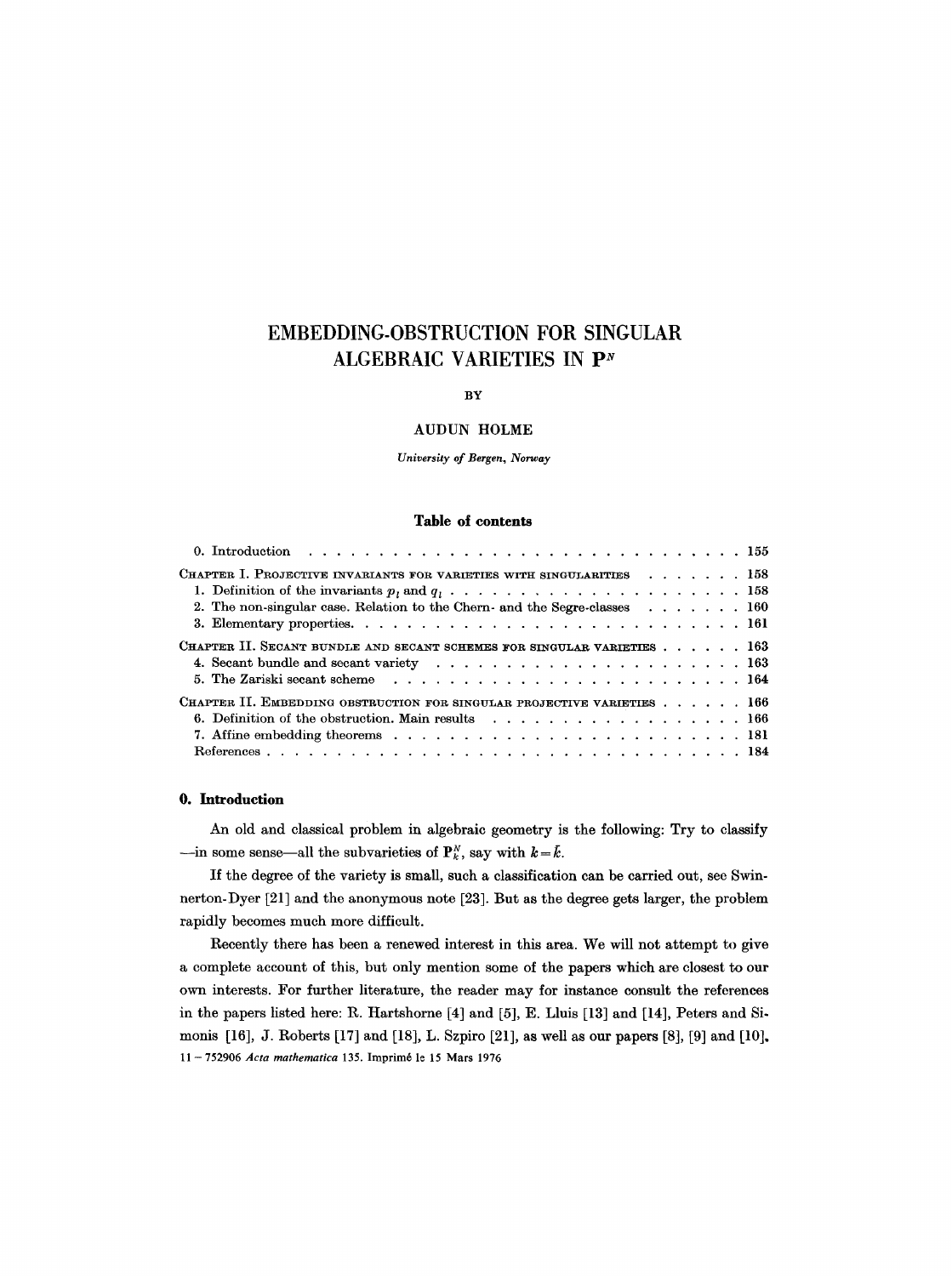#### $156$   $\Delta$  UDUN HOLME

In  $[10]$  we have proved the following result: Let k be an algebraically closed field (it suffices to assume that k is infinite), and let X be a non-singular, projective k-variety, embedded in  $\mathbf{P}_{k}^{N}$ . Let  $c(X) = c((\Omega_{X/k})^{*})$  be the total Chern-class of X, and let

$$
s(X) = \frac{1}{c(X)} = 1 + s_1(X) + \ldots + s_n(X)
$$

 $(n=\dim(X))$  be the (total) Segre-class of X (this name was introduced in [11]). With respect to the given projective embedding of  $X$  it then makes sense to talk about the degree of  $s_i(X)$ , put

$$
d_i = \deg (s_i(X)), \quad l = 0, 1, ..., n.
$$

In particular  $d_0 = \text{deg}(X) = d$ . Now let

$$
\beta_j = \sum_{l=0}^{j-n} {j+1 \choose j-n-l} d_l - d_0^2,
$$

for  $n \leq j \leq 2n$ , and  $\beta_j=0$  for  $j>2n$ . Then we show that ([9], [10] Theorem 4.2):

**THEOREM.** Let  $m \ge n$ . Then the non-singular embedded variety X can be embedded into  $P_{k}^{m}$  *via a projection from*  $P_{k}^{N}$  *if and only if*  $\beta_{i}=0$  *for all j*  $\geq m$ *.* 

This result was obtained independently by Peters and Simonis in [16]. See also [8].

Throughout this work we assume  $k = \bar{k}$ .

The purpose of the present paper is to *generalize this theorem to the case when X has singularities.* 

One should note that this is necessary in order to treat the affine case of the situation described in the above theorem: In fact, let Y be a non-singular closed subscheme of  $A_k^N$ . What is the necessary and sufficient condition that Y may be embedded into  $A_k^m$  by a projec*tion?* In section 7 we give the answer to this question for projections from a center which does not contain any points at infinity of  $Y$ . Here the main point is that even when  $Y$  is non-singular, it may have singularities at infinity, and this gives a contribution to the embedding obstruction which is not covered by the theory in [10].

In trying to formulate a generalization of the above theorem, one is confronted with the obstacle that no theory of Chern-classes for singular varieties is available in the litterature, except recently for complex algebraic varieties by the work of MacPherson [15]. Moreover, Baum, Fulton and MacPherson have recently made some remarkable advances in this direction with their Riemann-Roch theorem for singular varieties, [2].

The techniques developed in their paper include a theory of Chern-classes for locally free sheaves on a singular variety. However, this does not suffice as  $\Omega^1_{X/k}$  is not locally free for a singular variety  $X$ .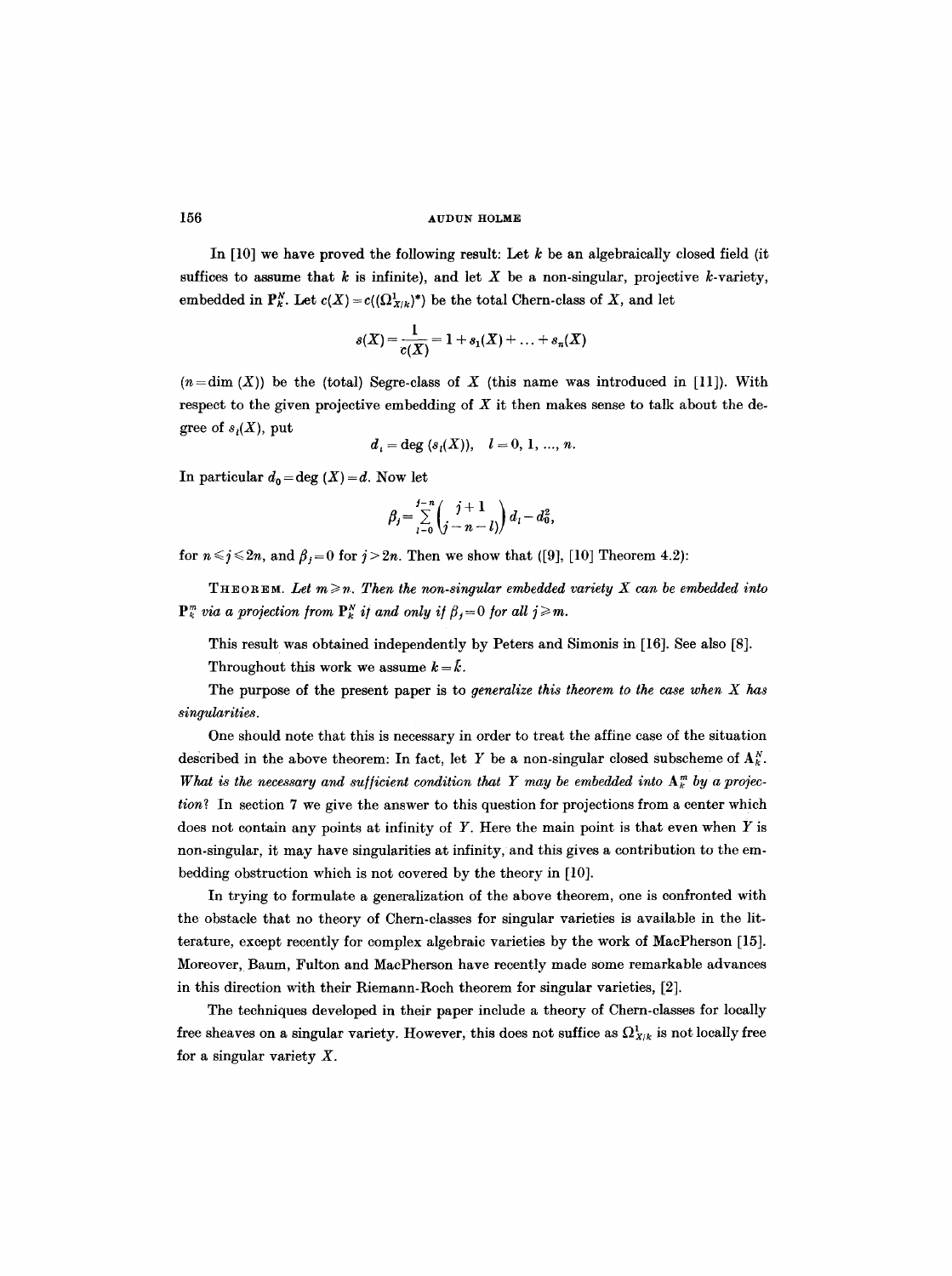On the other hand the full theory of Chern-classes is not really needed for our purpose. In fact, what is needed here is a generalization of the degrees  $d_1, ..., d_n$  of the Segre. classes  $s_1(X)$ , ...,  $s_n(X)$  for an embedded (singular) variety  $X \hookrightarrow \mathbf{P}_k^N$ .

It turns out that in the singular ease there are two natural generalizations of the projective invariant  $d_i$ , namely the invariants  $p_i$  and  $q_{a,i}$  introduced in section 1. In the nonsingular case we get  $p_i = q_{\alpha,i} = d_i$ , see section 2.

Both of these sets of invariants are used for the embedding-obstruction in the singular case. In fact, let i:  $X \hookrightarrow \mathbf{P}_k^N$  be a closed embedding of the variety X into  $\mathbf{P}_k^N$ . Let

$$
\gamma_i=(\gamma_i,\bar{\gamma}_i),
$$

where

$$
\gamma_l=d^2-\sum_{j=0}^{l-n}\binom{l+1}{l-n-j}p_j,
$$

for  $l = n, ..., 2n$ , and

for  $l \geq 2n + 1$ . Moreover,

 $\gamma_i = 0$ 

$$
\bar{\gamma}_{\alpha,\,l}=\sum_{j=0}^{l+n-\varrho\alpha}\!\!\left(\!\frac{l+1}{l+n-\varrho_\alpha-j}\!\right)q_{\alpha,\,j},
$$

for  $l = \varrho_{\alpha} - n, ..., \varrho_{\alpha}$ . For  $n \leq l \leq \varrho_{\alpha} - n$  we put  $\bar{\gamma}_{\alpha, l} = 1$ , and for  $l > \varrho_{\alpha}$ , we let  $\bar{\gamma}_{\alpha, l} = 0$ . Here  $1 \le \alpha \le r = r(X, i)$ , where  $P(\Omega^1_{X/k}) = P_1 \cup ... \cup P_r$  is the decomposition of  $P(\Omega^1_{X/k})$  into irreducible components (as a set) and  $\varrho_{\alpha} = \dim (P_{\alpha})$ . Se section 6. Finally, we put

$$
\tilde{\gamma}_l = (\tilde{\gamma}_{1,l}, \dots, \tilde{\gamma}_{r,l})
$$

$$
\gamma_l = (\gamma_l, \tilde{\gamma}_l).
$$

We then prove (Theorem 6.3) that X may be embedded into  $\mathbf{P}_k^m$  via a projection from  ${\bf P}_{\kappa}^{N}$  if and only if the entries of

$$
\gamma_m, \gamma_{m+1}, \ldots
$$

are all zero.

In section 7 we prove an affine analogue of Theorem 6.3, namely Theorem 7.2. For an affine variety Y one may also obtain embeddings by projecting from a center which contains points at infinity of Y. We hope to return to this later.

We hope that the result of this paper indicate that the invariants  $p_i$  and  $q_{\alpha,i}$  are worth a closer study. It would, for instance, be interesting to try to relate them to the invariants studied by Horonaka in [6] and [7], or for the complex ease, to look for a connection with MacPhersons theory of Chern-classes in [15]. We hope to return to this later.

and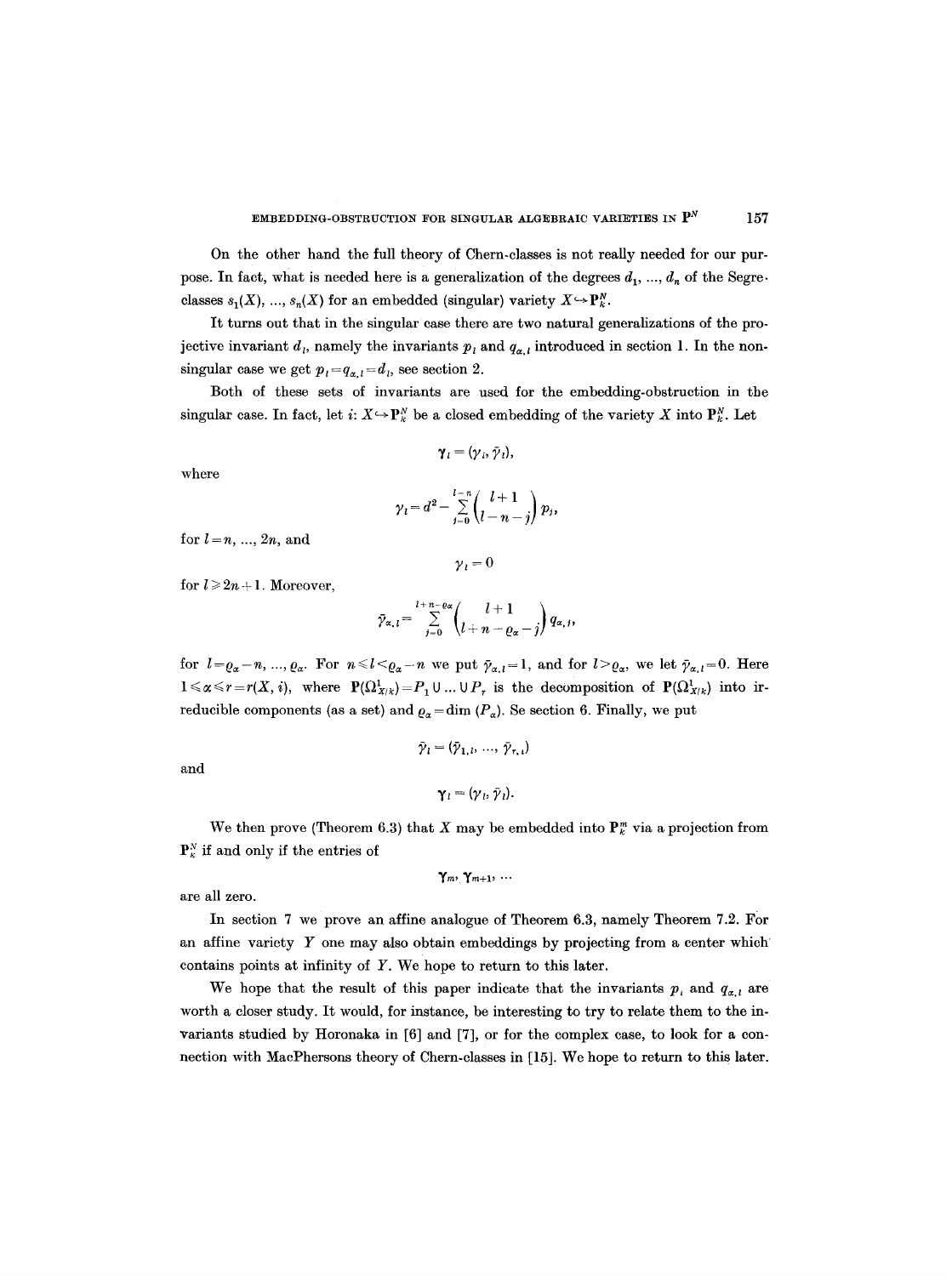# **Chapter I. Projective invariants for projective varieties with singularities**

# **1. Definition of the** invariants

Let i:  $X \rightarrow P_k^N$  be a projective variety X, embedded in  $P_k^N$  by the embedding i. We assume that  $X$  is reduced and irreducible.

Then

$$
\mathbf{P}(\Omega^1_{X/k}) \stackrel{\alpha}{\hookrightarrow} \mathbf{P}(\Omega^1_{\mathbf{P}^N/k}) = T
$$
\n
$$
\downarrow g_X \downarrow \qquad \qquad \downarrow f
$$
\n
$$
X \stackrel{i}{\longleftarrow} \mathbf{P}^N_k
$$
\n(1.1)

where  $\alpha$  is a closed embedding and

$$
\mathbf{P}(\Omega^1_{X/k}) = \text{Proj } (S_{\mathbf{O}_X}(\Omega^1_{X/k})).
$$

Moreover,  $\delta_X: X \hookrightarrow X \times_k X = Y$  denotes the diagonal embedding,  $\pi_X: \widetilde{X \times_k X} \to X \times_k X$ the blowing-up with center in the diagonal and  $T(X) = \pi_X^{-1}(\Delta_X)$  the exceptional divisor. Then

$$
\mathbf{T}(X) = \text{Proj } (Gr_I(O_Y)),
$$

where I is the Ideal on Y which defines  $\Delta_{\mathbf{x}}$ . Thus as

$$
Gr_I(O_Y) = O_Y/I \oplus I/I^2 \oplus I^2/I^3 \oplus \dots
$$

is a quotient of  $S_{O_X}(\Omega^1_{X/k})$ , we get

$$
\mathbf{T}(X) \xrightarrow{\beta} \mathbf{P}(\Omega^1_{X/k})
$$
\n
$$
\downarrow g
$$
\n(1.2)

where

$$
\xi^N + (N+1) t \xi^{N-1} + \ldots + {N+1 \choose i} t^i \xi^{N-i} + \ldots + (N+1) t^N = 0.
$$

 $A(T) = \mathbf{Z}[t, \xi],$ 

 $f_*: A(T) \rightarrow A(\mathbf{P}_k^N) = \mathbf{Z}[t]$  is of degree  $-N+1$ , and  $\mathbf{T}(X)$  is of codimension  $2N-1-(2n-1) =$  $2N - 2n$  in T, so for all r

$$
f_*(\mathrm{cl}_{T}(\mathbf{T}(X))\xi^r) \in A^{2N-2n-N+1+r}(\mathbf{P}_k^N),
$$

i.e.

$$
f_*\left(\mathrm{cl}_T(\mathbf{T}(X))\xi^r\right)=e_{N-2n+1+r}t^{N-2n+1+r}.
$$

If  $r \geq 2n$ , let

$$
e_{N-2n+1+r}=0.
$$

 $\overline{a}$ 

One now has the following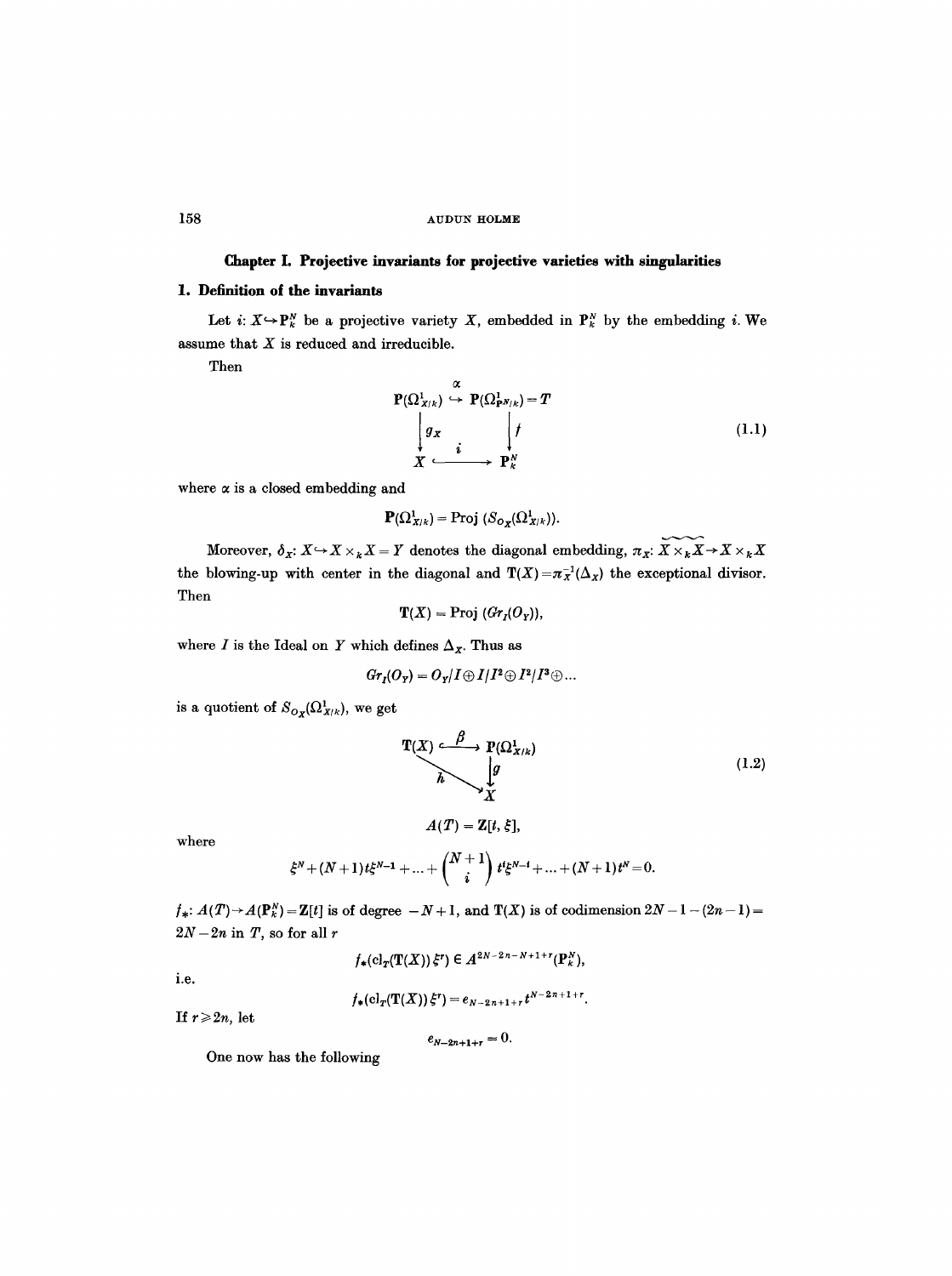LEMMA 1.3.  $T(X)$  *is irreducible.* 

*Proof.* Let U be the open set of all regular points in X. Then  $h^{-1}(U)$  is an open subset of  $T(X)$ , put  $Y=\overline{h^{-1}(U)}$ .  $h^{-1}(U)$  is a P<sup>n-1</sup>-bundle over U, so  $h^{-1}(U)$  and hence Y are of dimension  $2n - 1$ .

Further, for all points  $x \in X$ ,

$$
\mathbf{T}(X)_x = \text{Proj }(k \oplus m_{X,x}/m_{X,x}^2 \oplus m_{X,x}^2/m_{X,x}^3 \oplus \dots)
$$

is the projectivized tangent cone of X at x. Hence dim  $(\mathbf{T}(X)) = n-1$ , from which it follows that dim  $(T(X))=2n-1 = \dim (Y)$ , cf. EGA IV Corollaire (5.6.6).

Suppose now that Z is another irreducible component of  $T(X)$ . Since  $h(Y)=X$ , we must have  $h(Z) + X$ , and since for all  $x \in h(Z)$  dim  $Z_x \le n-1$ , we get as above that dim  $(Z) < 2n - 1$ .

At the beginning of section 4 it is noted that  $T(X)$  may be embedded into a variety Bl as the intersection of two subvarieties, one of codimension 1 and the other of dimension 2n. Hence dim  $(Z) \ge 2n - 1$ , a contradiction.

We have (cf. [10], section 9)

**PROPOSITION 1.4.**  $e_{N-2n+1+r}=0$  *unless*  $n-1 \le r \le 2n-1$ .

*Proof.* It suffices to show that  $e_{N-2n+1+r} = 0$  for  $r \leq n-2$ . Let  $\Delta_r = \sum_i n_i \Delta_{r,i}$  be a cycle such that

$$
\mathrm{cl}_T \left( \Delta_r \right) = \mathrm{cl}_T \left( \mathrm{T}(X) \right) \xi^r.
$$

Then

$$
\dim \Delta_{r,i}=2n-1-r.
$$

Now  $f(\Delta_{r,i}) \subseteq X$ , so  $f_*(\mathrm{cl}_T(\Delta_r))=0$  if  $2n-1-r \geq n+1$ , i.e. if  $r \leq 2n-1-n-1 = n-2$ .

By Proposition 1.4 it is reasonable to make the following definition:

*Definition 1.5.*  $p_s(X, i) = e_{N-n+s}$  for  $s = 0, ..., n$ .

Let  $P_1, ..., P_r$ ,  $r = r(X, i)$  be the irreducible components of  $\mathbb{P}(\Omega^1_{X/k})$ , and let  $\varrho_1, ..., \varrho_r$ be their dimensions. We have

$$
f_*(\operatorname{cl}_{T}(P_\alpha)\xi^r)=\tilde{e}_{\alpha, N-e_\alpha+r}\,t^{N-e_\alpha+r}
$$

where  $\bar{e}_{\alpha,j} \in \mathbb{Z}$ . Put  $\bar{e}_{\alpha,j} = 0$  for  $j \geq N+1$ .

PROPOSITION 1.6.  $\bar{e}_{\alpha, N-q_{\alpha}+r} = 0$  *unless*  $n \geq \rho_{\alpha}-r \geq 0$ *, i.e. unless*  $\rho_{\alpha} \geq r \geq \rho_{\alpha}-n$ .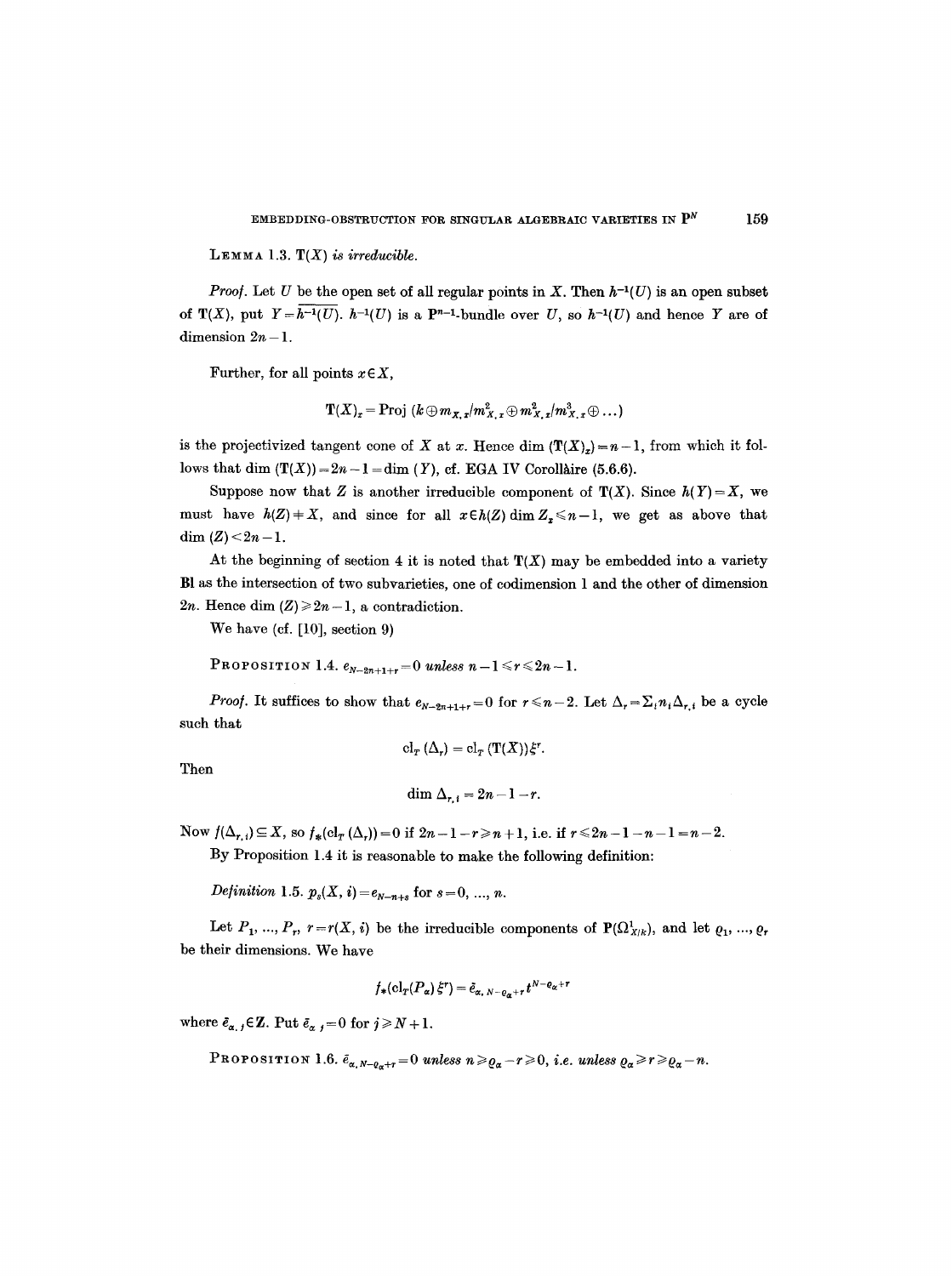*Proof.* For simplicity, we delete the subscript  $\alpha$ . By definition  $\bar{e}_{N-q+r} = 0$  if  $N-q+$  $r \ge N+1$ , i.e. if  $\rho-r \le -1$ . Moreover, as in the proof of Proposition 1.4,  $f(P) \subseteq X$  implies that  $\bar{e}_{N-q+r} = 0$  if  $\rho - r \geq n+1$ .

We now make the following

*Definition 1.7.*  $q_{\alpha,s}(X, i) = \bar{e}_{\alpha,N-n+s}$  for  $\alpha = 1, ..., r(X, i)$  and  $s = 0, ..., n$ .

If  $r = 1$ , we put  $q_{1,s} = q_s$ .

#### **2. The non-singular case. Relation to the Chem. and the Segre-classes**

The purpose of this section is to give an interpretation of the invariants  $p, q$  introduced in the previous section in the case that  $X$  is smooth over  $k$ .

If i:  $X \rightarrow P_k^N$  is an embedding of the *n*-dimensional smooth variety X into  $P_k^N$ , and if  $\alpha \in A^{j}(X)$ , recall that deg (x) is given by

$$
i_*(\alpha)=\deg{(\alpha)}t^{j+N-n}
$$

where t is the class of a hyperplane in  $P_{k}^{N}$ . Let

$$
c(X) = 1 + c_1(X) + \ldots + c_n(X),
$$

be the total Chern-class of  $X$ , and let

$$
s(X) = \frac{1}{c(X)} = 1 + s_1(X) + \ldots + s_n(X)
$$

be the total Segre-class of X. We put  $s_0(X) = c_0(X) = 1$ . Then we have the

PROPOSITION 2.1. If X is a smooth projective variety, embedded in  $P_k^N$  by the embed*ding i:*  $X \rightarrow P_k^N$ *, then* 

$$
p_i(X, i) = q_i(X, i) = \deg(s_i(X))
$$

*for*  $l = 0, ..., n$ .

Proof. We have

$$
\mathbf{T}(X)=\mathbf{P}(\Omega^1_{X/k}),
$$

and thus  $p_l(X, i) = q_l(X, i)$  for  $l=0, ..., n$ . With notation as in (1.1) we now have

 $\alpha^*(\xi) = \xi_{\overline{x}},$ 

where  $\xi_{X} = \xi_{\Omega_{X/k}}$ , see [10], (3.3). Thus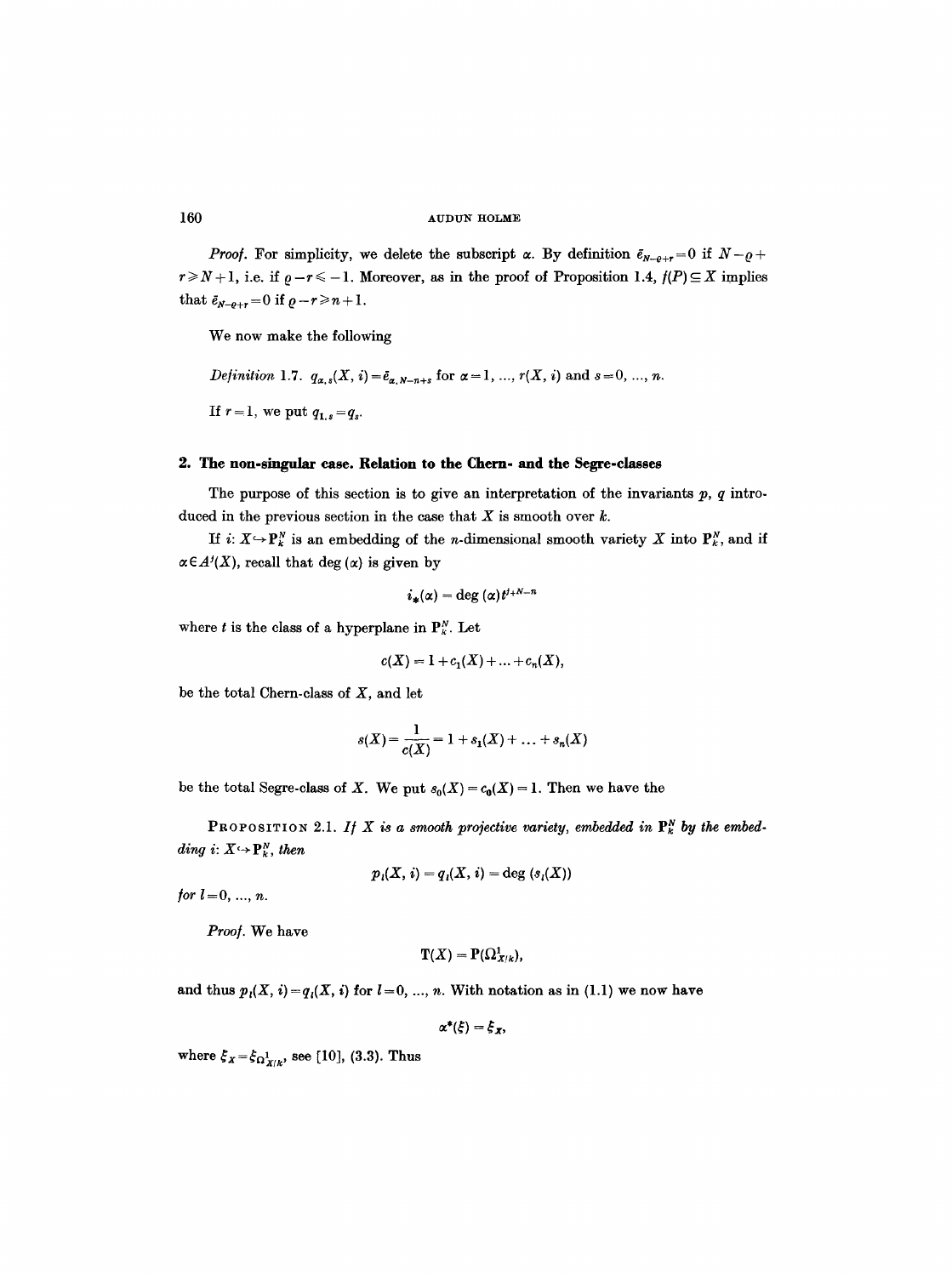$$
\mathrm{cl}_{T}(\mathbf{P}(\Omega^1_{X/k}))\xi^r=\alpha_*(\xi^r_X).
$$

and hence

$$
f_{*}(\mathrm{cl}_{T}(\mathbf{P}(\Omega^{1}_{X/k}))\xi^{r})=f_{*}\alpha_{*}(\xi^{a}_{X})=i_{*}g_{*}(\xi^{a}_{X}).
$$

By Lemma 11.1.3 in [10] (where the Segre-classes are referred to as the inverse Chern-classes) one now obtains

$$
g_{*}(\xi_{X}^{r}) = \begin{cases} 0 & \text{for } r \leq n-2 \\ s_{r-(n-1)}(X) & \text{for } r \geq n-1. \end{cases}
$$

This gives

$$
i_* g_*(\xi_X^r) = \begin{cases} 0 & \text{for } r \leq n-2 \\ \deg (s_{r-(n-1)}(X)) t^{r-(n-1)+N-n} & \text{for } r \geq n-1 \end{cases}
$$

Hence

$$
\deg (s_{r-(n-1)}(X))=e_{N-2n+1+r}=p_{-n+1+r}(X,i),
$$

and the claim follows.

In particular we thus obtain

$$
s_1 = -c_1(X)
$$
  
\n
$$
s_2 = c_1(X)^2 - c_2(X)
$$
  
\n
$$
s_3 = -c_1(X)^3 + 2c_2(X)c_1(X) - c_3(X)
$$
  
\n
$$
\dots
$$

As in [10] we let

$$
d_i = \deg(s_i).
$$

#### **3. Elementary properties**

The invariants  $p_s$  and  $q_{\alpha,s}$  defined in section 1 depend on the scheme X as well as on the embedding i. In what follows we shall need some very simple observations on how these invariants change when the embedding  $i$  is changed in a certain manner.

Let

$$
l: \mathbf{P}_k^N \hookrightarrow \mathbf{P}_k^M
$$

be a projective embedding.  $l$  may for instance identify  $\mathbf{P}_{k}^{N}$  with a linear subspace of  $\mathbf{P}_{k}^{M}$  in which case we say that  $l$  is linear. Or  $l$  may represent some twisted embedding of  $P_k^N$  into  ${\bf P}_k^M$ , like the Veronese-embedding of  ${\bf P}_k^2$  into  ${\bf P}_k^5$ .

One has the group-homomorphism

$$
l_*: A(\mathbf{P}_k^N) = \mathbf{Z}[t] \rightarrow A(\mathbf{P}_k^M) = \mathbf{Z}[T],
$$

where  $t^{N+1} = 0$ ,  $T^{M+1} = 0$ . Put

$$
l_*(t^\alpha)=\delta_\alpha(l)\,T^{\alpha+M-N}.
$$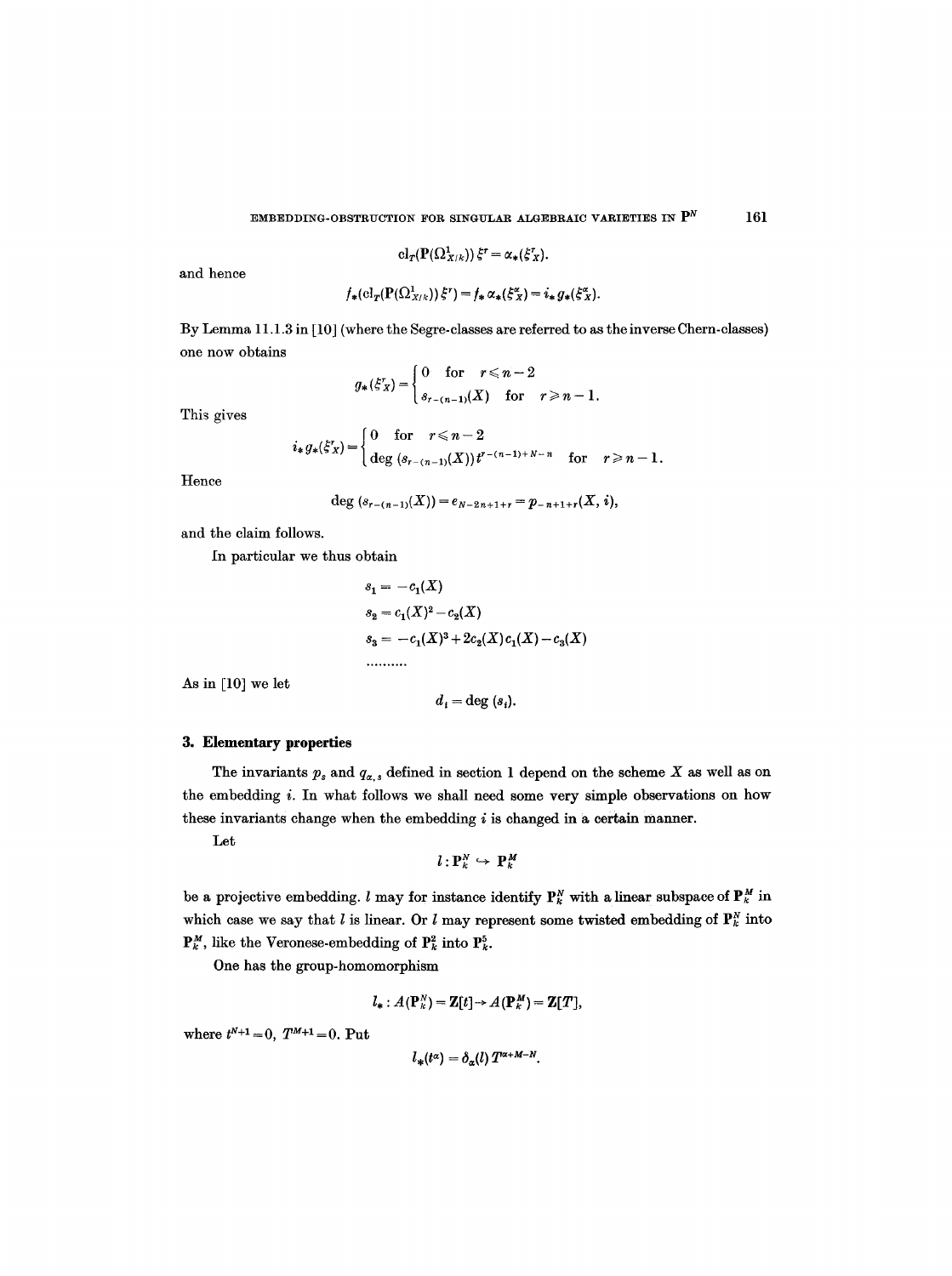In particular  $\delta_{\alpha}(l)=1$  when l is linear.

Now let i:  $X \hookrightarrow P_k^N$  be a projective embedding of the scheme X. We then have the following

PROPOSITION 3.1. *If*  $n = \dim(X)$ , then with notations as above

(3.1.1) 
$$
p_s(X, l \circ i) = \delta_{N-n+s}(l) p_s(X, i),
$$

$$
(3.1.2) \t\t q_{\alpha,s}(X, l \circ i) = \delta_{N-n+s}(l) q_{\alpha,s}(X, i).
$$

*Proo].* We get the diagram



Since now (cf. [10], (3.3))

$$
\xi^r_T = m^*(\xi^r_U),
$$

we obtain the following for any cycle  $Z$  on  $T$ 

 $m_*(\text{cl}_{T}(Z) \xi_{T}^r) = m_*(\text{cl}_{T}(Z) m^*(\xi_{U}^r)) = m_*(\text{cl}_{T}(Z)) \xi_{U}^r = \text{cl}_{U}(Z) \xi_{U}^r.$ 

by means of the Projection Formula. This gives

$$
F_*({\rm cl}_U(T(X))\,\xi'_U)=F_*(m_*({\rm cl}_T T(X))\,(\xi'_T))=l_*(f_*(\,{\rm cl}_T T(X))\,\xi'_T)).
$$

Hence with the notation introduced in section 1 we get the following (e corresponds to  ${\bf P}_k^N$ , while E corresponds to  ${\bf P}_k^M$ ):

 $E_{M-2n+1+r}T^{M-2n+1+r} = l_*(e_{N-2n+1+r}t^{N-2n+1+r}) = e_{N-2n+1+r}\delta_{N-2n+1+r}(l)T^{M-2n+1+r}.$ 

{3.1.1) is immediate from this.

(3.1.2) is shown similarly.

The following corollary is immediate

COROLLARY 3.2. If *l* is a linear embedding, then  $p_s$  and  $q_{\alpha,s}$  are unchanged.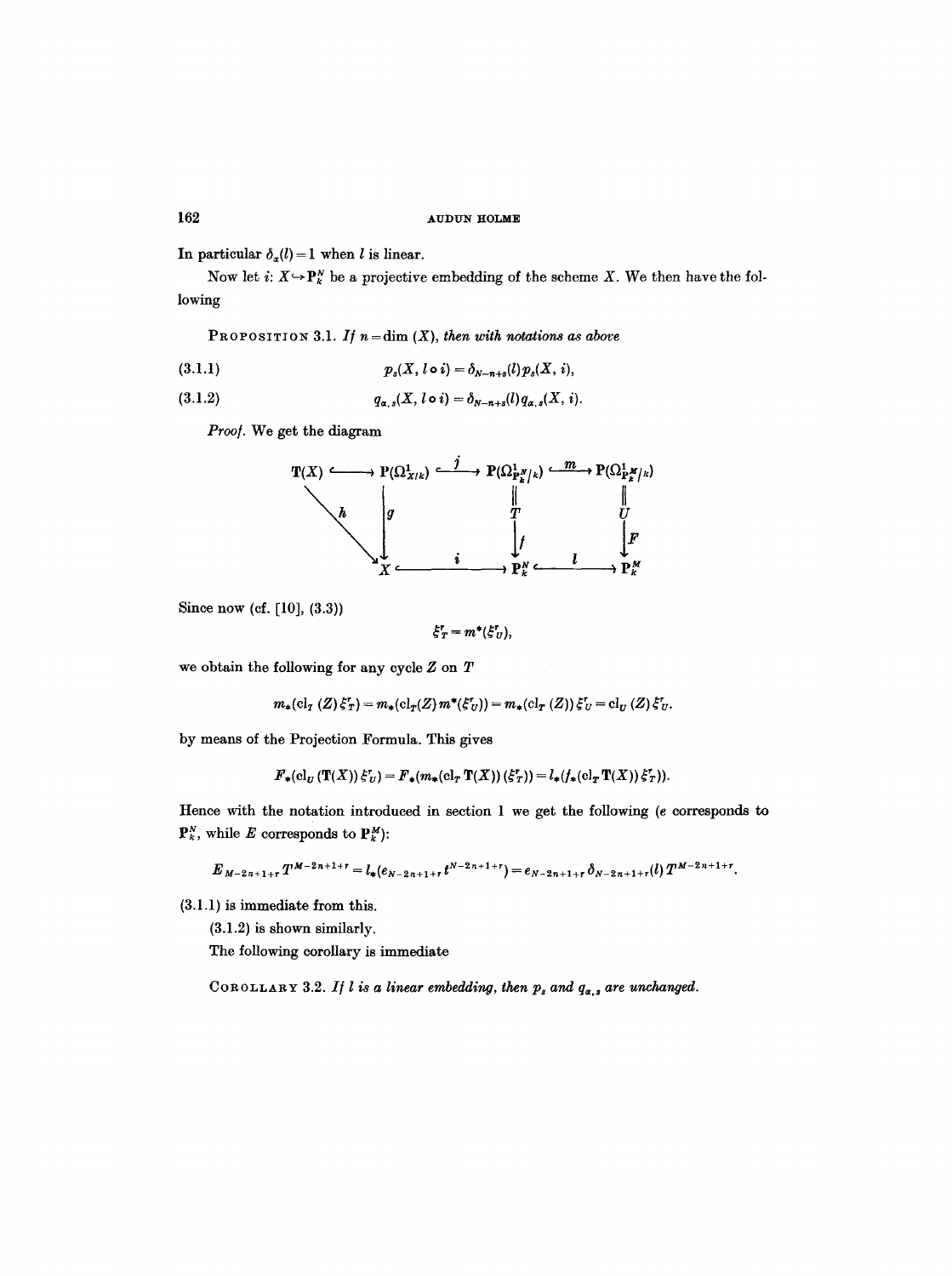# **Chapter H. Secant bundle and secant schemes for singular varieties**

#### **4. Secant bundle and the secant variety**

First, recall the following from  $[10](1)$ : Let  $\pi: \mathbf{Bl} \to \mathbf{P}_k^N \times_k \mathbf{P}_k^N$  denote the blowing-up of  ${\bf P}_{k}^{N} \times_{k} {\bf P}_{k}^{N}$  with center in the diagonal  $\Delta$ . As before, let

$$
f: T = \mathbf{P}(\Omega_{\mathbf{P}_k}^1|_k) \to \mathbf{P}_k^N
$$

be the projectivized cotangent-bundle of  $\mathbf{P}_k^N$ . Then  $\pi^{-1}(\Delta) = T$ , and we have the commutative diagram

$$
T \xrightarrow{\hspace{0.5cm}} \mathbf{Bl} \\
\begin{array}{c}\n\downarrow f \\
\downarrow f \\
\mathbf{P}_k^N \xrightarrow{\hspace{0.5cm}} \delta \xrightarrow{\hspace{0.5cm}} \mathbf{P}_k^N \times_R \mathbf{P}_k^N\n\end{array}
$$

where  $\delta$  is the diagonal embedding. Note that  $T(X) = T \cap \widetilde{X \times_k X}$ . Moreover, we have (see [10], Proposition 8.6):

**PROPOSITION** 4.1. *There is a projective morphism*  $\lambda = \text{Bl} \rightarrow T$ , *which is a* P<sup>l</sup>-bundle, such that the following diagram is commutative:

$$
\begin{array}{ccc}\n\mathbf{B} & \xrightarrow{\lambda} & T \\
\downarrow{\pi} & & \downarrow{f} \\
\mathbf{P}_k^N \times_k \mathbf{P}_k^N \xrightarrow{pr_2} \mathbf{P}_k^N\n\end{array} \tag{4.1.1}
$$

*Moreover,*  $\lambda$  *induces the identity on*  $T = \pi^{-1}(\Delta)$ *, and if x is a k-point of*  $P_k^N$ *, then the fiber over x* 

$$
\begin{array}{ccc}\n\mathbf{B}1_{z} & & \\
\downarrow & & \downarrow & \\
\mathbf{T}_{x} & & \downarrow & \\
\mathbf{P}_{k}^{N} & & T_{x} = \mathbf{P}_{k}^{N-1}\n\end{array} \tag{4.1.2}
$$

*is the blowing-up of*  $P_k^N$  with center x and the corresponding  $P^1$ -bundle  $\lambda_x$  where

$$
y\mapsto \pi_x(\lambda_x^{-1}(y))
$$

*establishes a*  $1-1$  *correspondence between k-points y in*  $P_k^{N-1}$  *and lines in*  $P_k^N$  *passing through x.* 

As in [10] (Definition 8.10) we now put

$$
\mathbf{Sb}(X, i) = \lambda(\widetilde{X \times_k X}),
$$

<sup>(1)</sup> Similar techniques may be found in [1] and [12].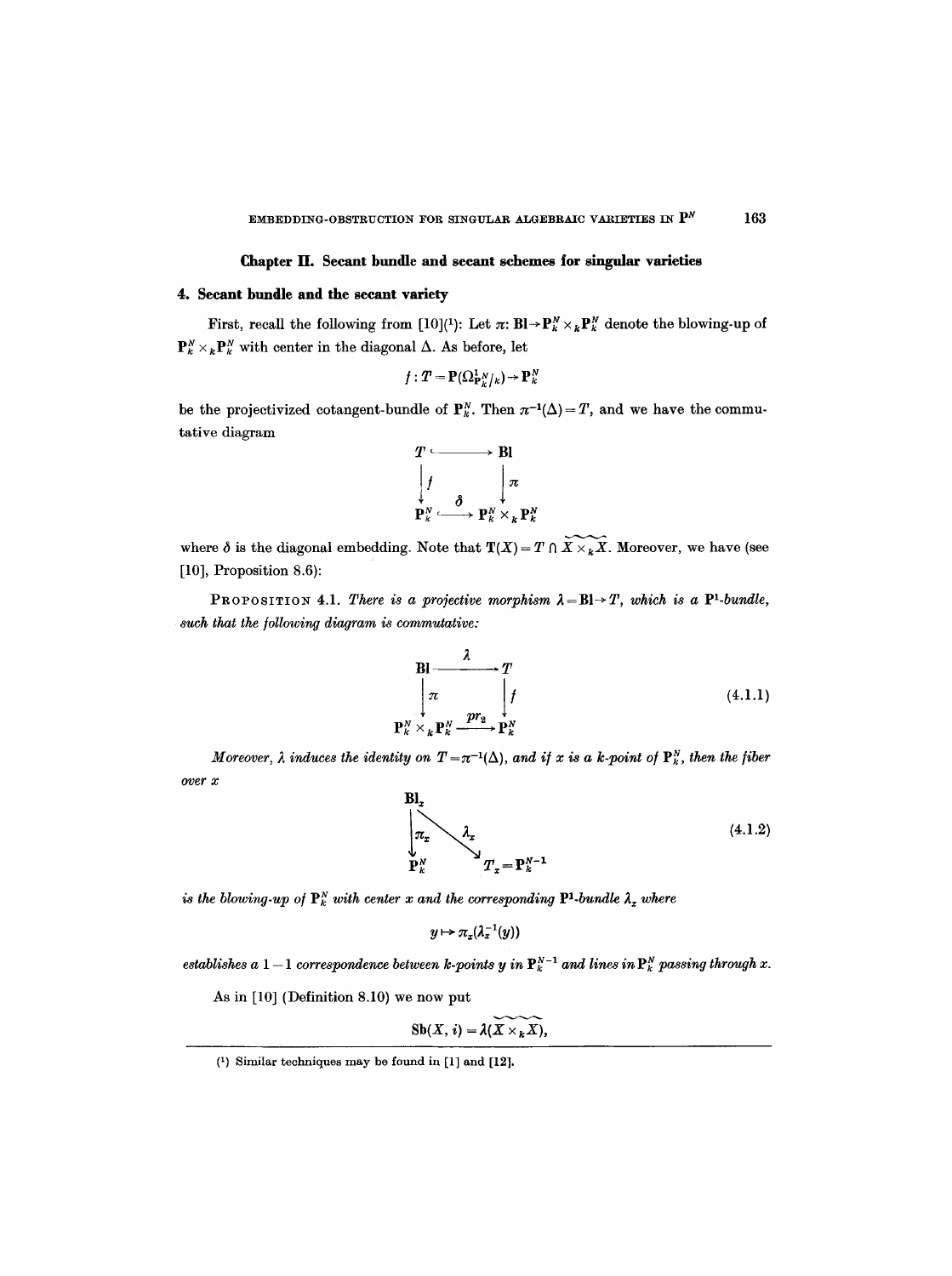where  $\overline{X} \times_k \overline{X}$  denotes the strict transform of  $\overline{X} \times_k \overline{X}$  under the blowing-up  $\pi$ . The induced morphism  $f_x$ :  $\mathbf{S}\mathbf{b}(X, i) \rightarrow X$  is referred to as the *secant bundle* of the embedded variety *i*:  $X \rightarrow P_K^N$ .(1) As alway *i* is deleted when no confusion is possible. In [10] the following is proved (Proposition 8.9):

PROPOSITION 4.2.  $pr_1 (\pi(\lambda^{-1}(Sb(X))))$  is the closure of the union of all lines in  $P^N_k$ *with two or more points in common with X.* 

The subvariety Sec  $(X, i) = pr_1 (\pi(\lambda^{-1}(Sb(X))))$  is referred to as *the secant variety of* X in  $\mathbf{P}_{k}^{N}$ . Also as in [10] we let

$$
(4.3) \tS(X, i) = \pi(\lambda^{-1}(\mathrm{Sb}(X))).
$$

The arguments used to prove Proposition 8.11 and its corollaries in [10] give the following proposition and corollaries.

PROPOSITION 4.4. *I/ the variety X has a non-singular point x such that* 

$$
\mathbf{T}(X)_x = \mathrm{Sb}(X)_x,
$$

*then*  $X$  *is a linear subspace of*  $P_{k}^{N}$ .

COROLLARY 4.4.1. dim  $(Sb(X)) \leq 2$  dim  $(X)$ , *with strict inequality if and only if* X is *a linear subspace of*  $P_{k}^{N}$ .

COROLLABY 4.4.2. dim  $(Sec(X)) \leq 2$  dim  $(X) + 1$ .

COROLLABY 4.4.3. If X is not a linear subspace of  $\mathbf{P}_k^N$ , then

dim  $(S(X, i)) = 2 \dim(X) + 1$ .

#### **5. The Zariski secant scheme**

For all k-points  $x \in X$ , the *tangent cone*  $\overline{C}_{X,x}$  of X at x is contained in Sec (X). In fact, this follows by Proposition 8.5 in [10]. But if  $x$  is a singular point, then Sec  $(X)$  need not contain the *Zariski tangent space*  $Z_{X,x}$  of X at x.

Recall that if  $I(X)=(F_1, ..., F_m)k[X_0, ..., X_N]$ , where  $F_1, ..., F_m$  are homogeneous polynomials, and if  $x = (a_0 : ... : a_N)$ , then  $Z_{x,x}$  is the linear subspace of  $\mathbb{P}_k^N$  defined by

$$
\sum_{i=0}^{N} X_i \frac{\partial F_j}{\partial X_i} (a_0, ..., a_N) = 0, \quad j = 1, ..., m.
$$
 (5.1)

If x is a regular point,  $\bar{C}_{x,z} = Z_{x,z}$ .

 $(1)$  For related notions, see [19].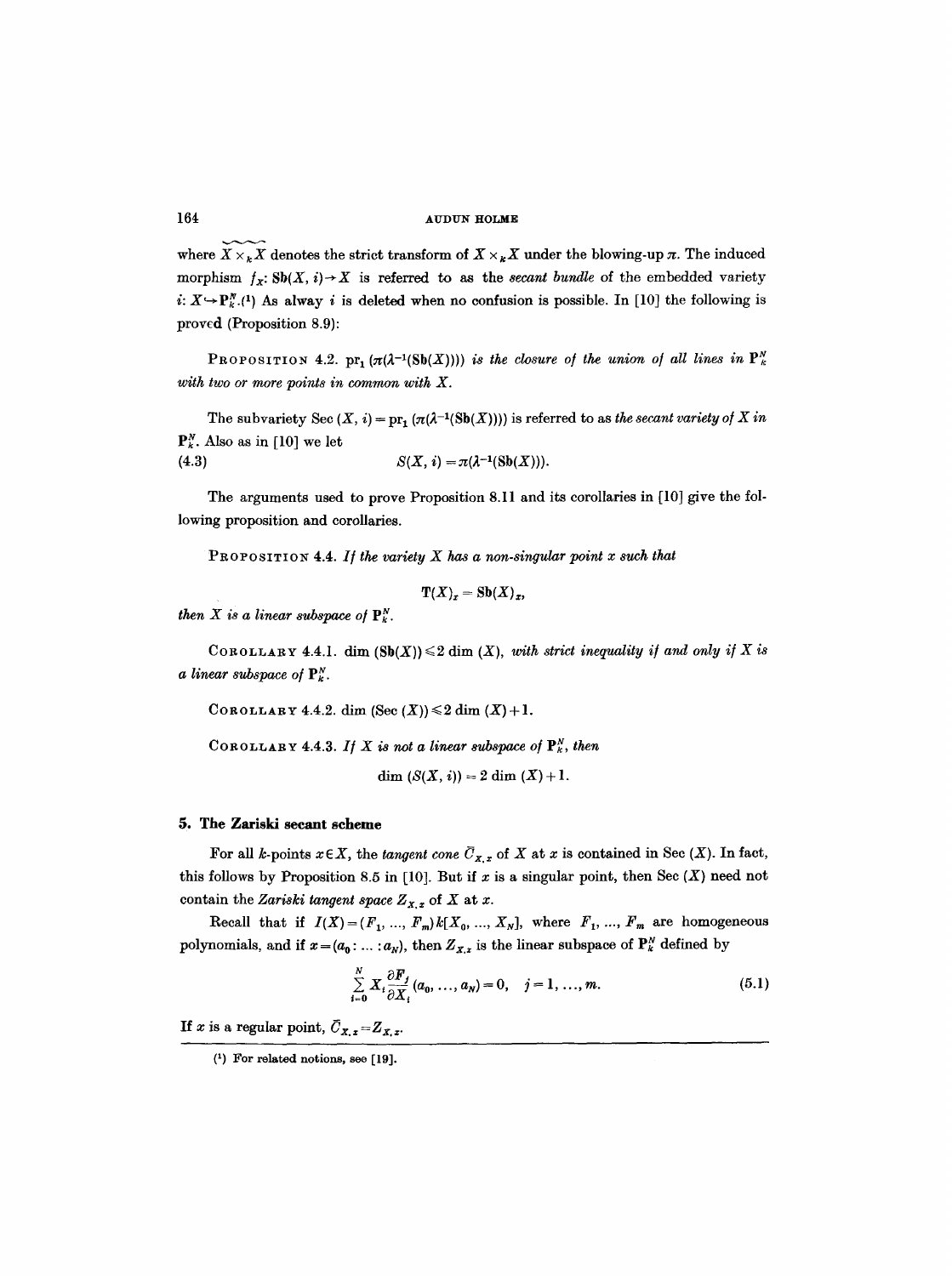With notation as in (1.1) and in Proposition 4.1, we now put

$$
Z(X, i) = \pi(\lambda^{-1}(\mathbf{P}(\Omega^1_{X/k}))), \tag{5.2}
$$

which is a closed subset of  $P_k^N \times_k P_k^N$ . Finally the subscheme of  $P_k^N$ 

Zarsec 
$$
(X, i) = pr_1(Z(X, i) \cup S(X, i)),
$$

where the union and the image are scheme-theoretic, is referred to as the *Zariski-secant scheme of* the embedded variety X.

We need the following

PROPOSITION 5.3.  $pr_1(Z(X, i))$  is the union of all Zariski tangent spaces  $Z_{X, x}$  as x *runs through all k-points of X.* 

*Proof.* Let y be a k-point of  $pr_1(Z(X, i))$ . Then  $y = pr_1(z)$  where z is a k-point of  $Z(X, i)$ . Now  $x = \text{pr}_2(z) \in X$ , so

$$
y \in \pi_x(\lambda_x^{-1}(\mathbf{P}(\Omega_{X/k})_x)).\tag{5.3.1}
$$

Thus to complete the proof, it suffices to show the following lemma:

LEMMA 5.3.2.

$$
Z_{X,\,x} = \pi_x(\lambda_x^{-1}(\mathbf{P}(\Omega^1_{X/k})_x)).
$$

*Proof.* We may assume that  $x = (1:0:...:0)$ . Identifying  $D_+(X_0)$  with  $A_k^N$ , we put  $U = X \cap A_k^N$ . Let

$$
Z = Z_{X,\,x} \cap \mathbf{A}^N_k
$$

be the Zariski tangent space of U at  $x=(0, ..., 0) \in A_{k}^{N}$ . With notation as in (1.1) we now have

$$
g_X^{-1}(U) = \mathbf{P}(\Omega_{U/k}^1),
$$

so in particular

$$
\mathbf{P}(\Omega^1_{X/k})_x = \mathbf{P}(\Omega^1_{U/k})_x \subset T_x = \mathbf{P}^{N-1}_k
$$

is the projectivization of Z. Hence the claim follows from (4.1.2).

As in [10], let  $\sigma = \xi + t \in A(T)$  (cf. section 1). Then  $A(T)$  is free over  $\mathbf{Z}[t] = A(\mathbf{P}_k^N)$  on the base

1,  $\sigma$ , ...,  $\sigma^{N-1}$ .

Moreover, we have the

LEMMA 5.4.  $\pi_* (\lambda^* (\sigma^{\alpha} t^{\beta})) = s^{\alpha} t^{\beta}$  for all  $0 \leq \alpha \leq N$  and for all  $\beta$ .

This lemma is proved iv [10], as Proposition 9.4.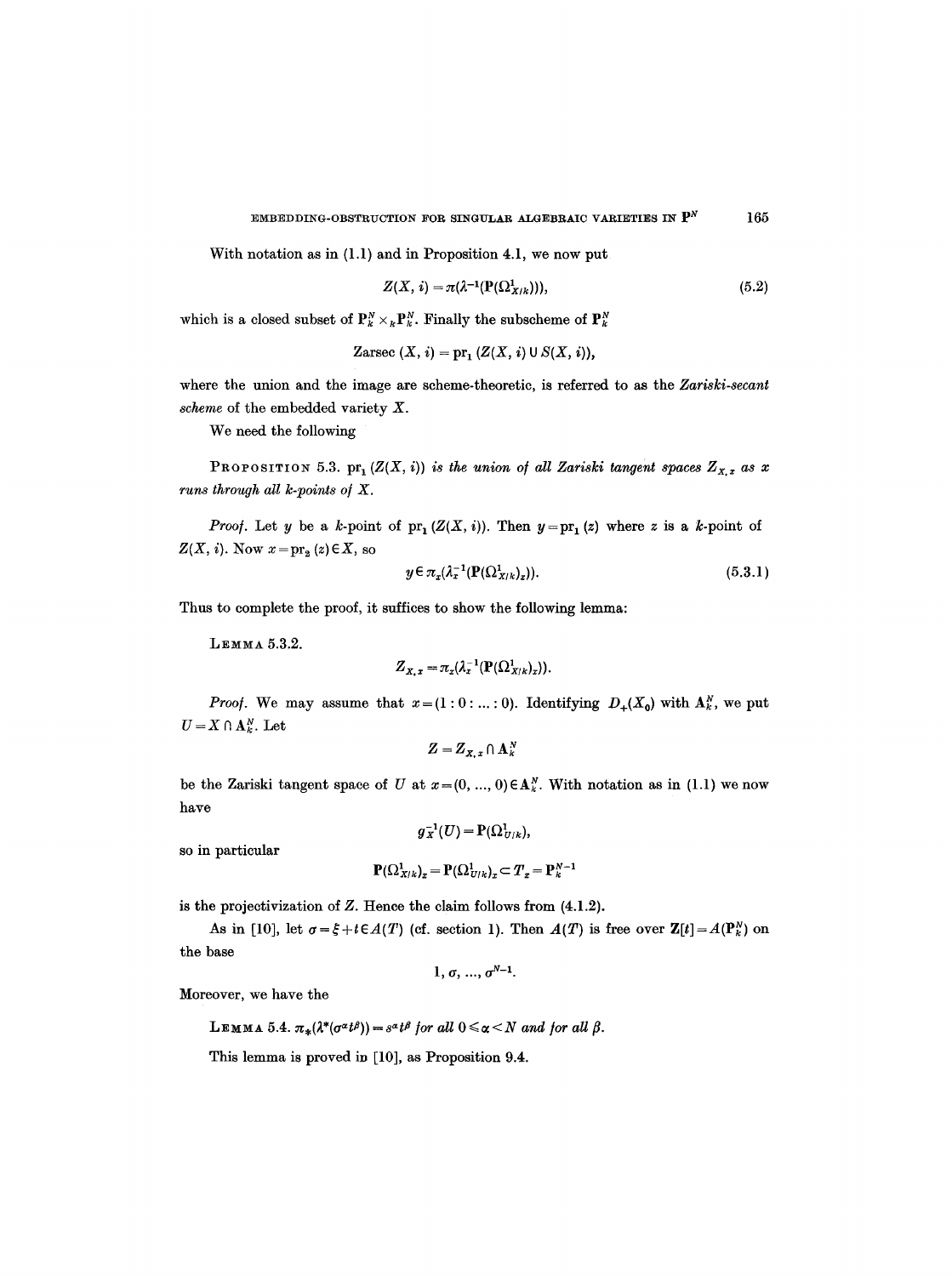Finally we note that

PROPOSITION 5.5. (i)  $Z(X, i) = \bigcup_{\alpha=1}^{r} Z_{\alpha}(X, i)$  *where*  $r = r(X, i)$  *and* 

$$
Z_a(X, i) = \pi(\lambda^{-1}(P_a)),
$$

(ii) *Moreover,* 

$$
\mathrm{cl}_{\mathbf{P}_{k}^{N} \times_{k} \mathbf{P}_{k}^{N}}(Z_{\alpha}(X,i)) = \sum_{j=M_{1}}^{M_{2}} \bar{\beta}_{\alpha,j} t^{j} s^{2N - (Q_{\alpha}+1) - j}, \qquad (5.5.1)
$$

*where*  $\bar{\beta}_{\alpha,i} \in \mathbb{Z}$  and  $M_1 = \text{Max } \{0, N - \rho_\alpha\}, M_2 = \text{Min } \{N, 2N - \rho_\alpha - 1\}.$ 

*Proof.* (i) is immediate by Proposition 5.3, since

$$
\mathbf{P}(\Omega_{X/k}^1) = P_1 \cup ... \cup P_r,
$$

(ii): We delete the subscript  $\alpha$ , and have

$$
\operatorname{cl}_T(\mathbf{P}(\Omega^1_{X/k})) = \sum A_{uv} t^u \sigma^v,
$$

where  $0 \le v \le N-1$ ,  $0 \le u \le N$ ,  $u+v=2N-1-\rho$ . This sum with s instead of  $\sigma$  is just that of the right side of (5.5.1), which now follows by Lemma 5.4.

(5.5.1) implies that

$$
\dim (Z(X,i)) = \varrho + 1,
$$

since not all  $\tilde{\beta}$ 's are zero.

# **Chapter E[I. Embedding obstruction for singular projective varieties**

### **6. Definition of the obstruetion. Main results**

Let i:  $X \rightarrow P_k^N$  be an embedded projective variety with singularities. Let  $\pi$  denote the blowing-up of the diagonal in  $\mathbf{P}_k^N \times_k \mathbf{P}_k^N$ , and let  $\widetilde{X} \times_k \widetilde{X}$  be the strict transform of  $X \times_k X$ :

$$
\widetilde{X \times_k X} \longleftrightarrow B1
$$
\n
$$
\downarrow \pi
$$
\n
$$
X \times_k X \longleftrightarrow P_k^N \times_k P_k^N
$$

With notations as in section 1, we have the (See Lemma 1.3.)

LEMMA 6.1.  $\text{cl}_{\text{B1}}\left(\widetilde{X\times_k X}\right)\cdot \text{cl}_{\text{B1}}\left(E\right)=\text{cl}_{\text{B1}}\left(\text{T}(X)\right).$ 

*Proo].* First, we get that

$$
\operatorname{cl}_{\mathbf{B1}}\left(\widetilde{X\times_k X}\right)\cdot\operatorname{cl}_{\mathbf{B1}}\left(E\right)=\nu\operatorname{cl}_{\mathbf{B1}}\left(\mathbf{T}(X)\right),\tag{6.1.1}
$$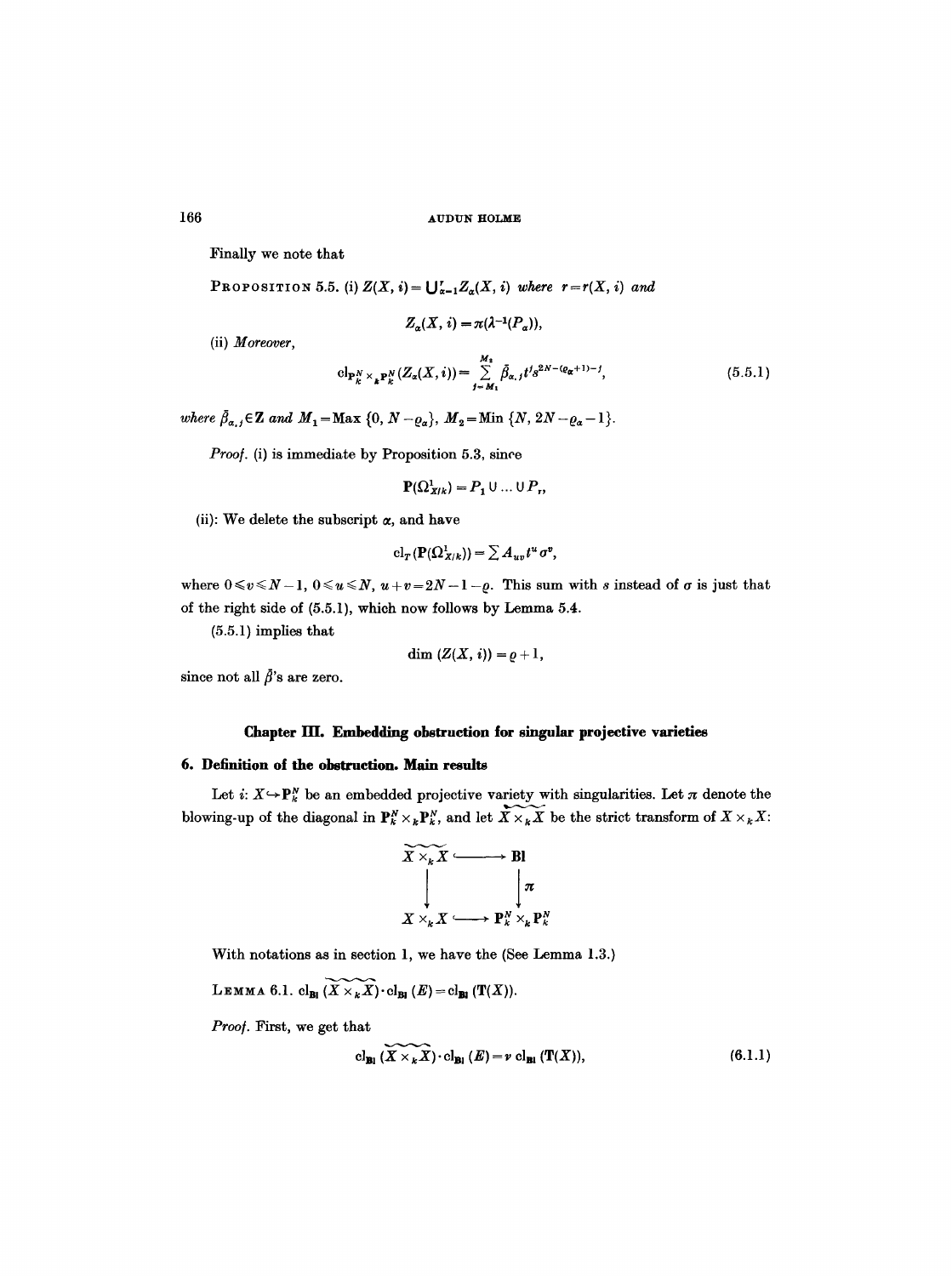where  $\nu = e_m(0)$  is the multiplicity of the local ring O of  $\widetilde{X \times_k X}$  at the generic point of  $T(X)$ . In fact, this is shown in the same way as Lemma 11.1.1 in [10].

To prove that  $\nu = 1$ , let U be the open subset of X consisting of all regular points. We then obtain the following diagram

$$
\overbrace{U \times_k U \xrightarrow{\beta} X \times_k X}^{\overbrace{U \times_k U \xrightarrow{\beta}} \overbrace{X \times_k X}^{\overbrace{X \times_k X}}}
$$

where  $\pi_U$ ,  $\pi_X$  are blowing-up with center at the diagonals, and  $\alpha$ ,  $\beta$  are the canonical open embeddings. Now the generic point of  $T(X)$  is in  $\tilde{U} \times_k U$ , which is non-singular. Thus  $v=1$ .

Now let  $n=\dim(X)$  and  $d=\deg(X)$  be the degree of X in  $\mathbf{P}_k^N$  by the embedding i. For  $n \leq l \leq 2n$  we define

$$
\gamma_i = d^2 - \sum_{j=0}^{l-n} \binom{l+1}{l-n-j} p_j,
$$

and for  $l>2n$  we let  $\gamma_l=0$ .

Moreover, for  $\varrho_{\alpha} - n \leq l \leq \varrho_{\alpha}$  define

$$
\bar{\gamma}_{\alpha_{\star}} = \sum \begin{pmatrix} l+1 \\ l+n-\varrho_{\alpha}-j \end{pmatrix} q_{\alpha,j},
$$

where the sum is taken over all j from 0 to  $l+n-q_{\alpha}$ . For  $l>_{\varrho_{\alpha}}$  put  $\bar{\gamma}_{\alpha,l}=0$ , while for  $n\leq$  $l < \varrho_{\alpha} - n$  we let  $\bar{\gamma}_{\alpha, l} = 1$ . Put

$$
\bar{\gamma}_l = (\bar{\gamma}_{1,l}, \, ..., \, \bar{\gamma}_{r,l}). \tag{6.2}
$$

Whenever  $r(X, i) = 1$ , we write  $\tilde{\gamma}_i = \tilde{\gamma}_{1,i}$ .

Finally we make the following definition:

*Definition* 6.3.  $\gamma_i = (\gamma_i, \bar{\gamma}_i)$  is referred to as the *l*'th part of the embedding-obstruction of the embedded variety X.  $\Gamma_i = (\gamma_i, \gamma_{i+1}, ...)$  is referred to as the total *l'*th, embedding obstruction.  $\gamma_i$  or  $\Gamma_i$  are said to vanish if all their entries are zero. We then write  $\gamma_i = 0$ or  $\Gamma_i=0$ .

The main aim of this section is to prove the following

THEOREM 6.4. Let  $m \geq n=\dim(X)$ . Then X may be embedded into  $P^m_k$  via a projection *from*  $P_k^N$  *if and only if*  $\Gamma_m = 0$ .

The proof rests on the following theorem, which is due to E. Lluis (see [13]):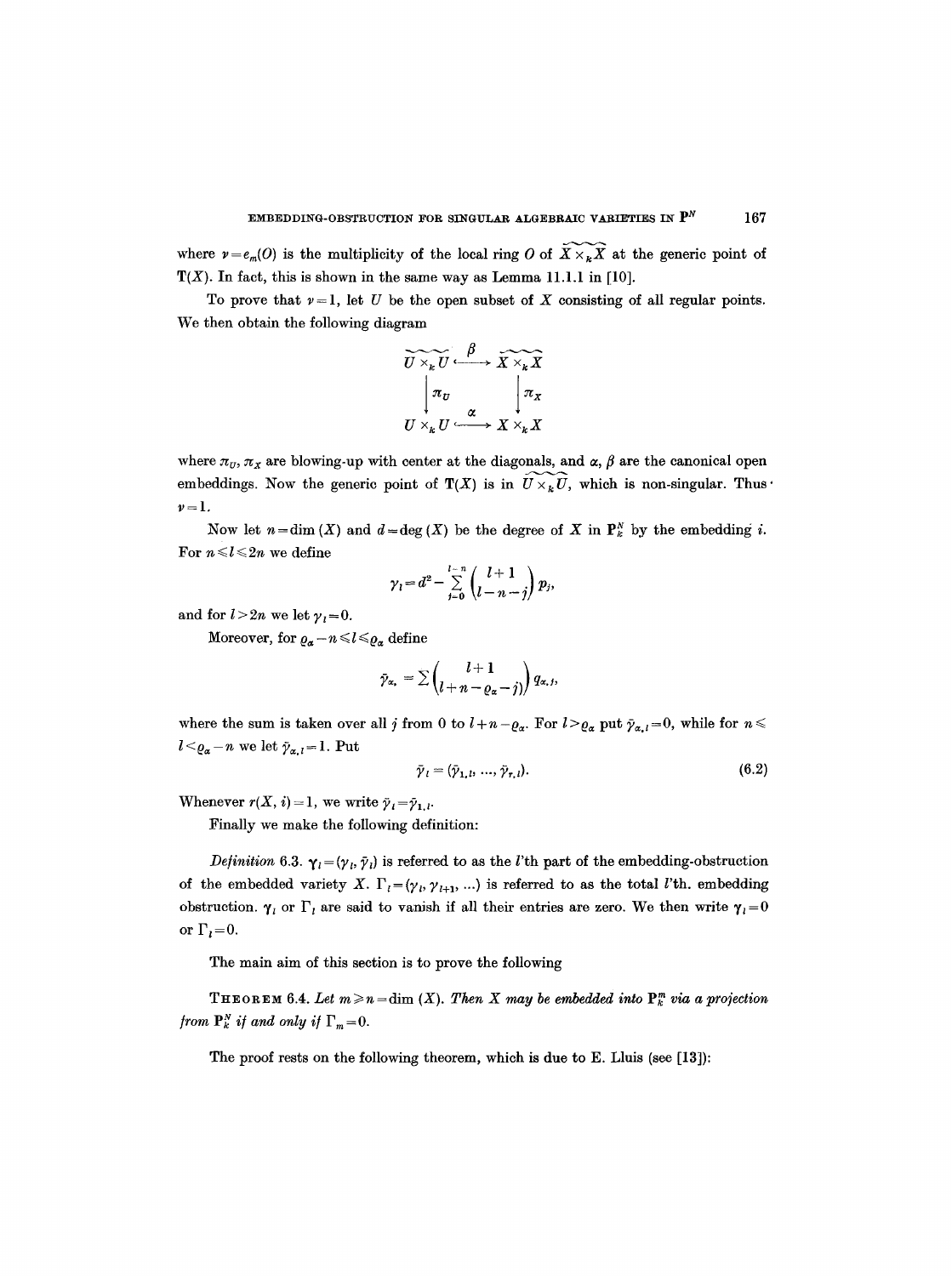**THEOREM** 6.5. *X* may be embedded into  $P_k^m$  via a projection from  $P_k^N$  if and only if

$$
\dim (\text{Zarsec } (X, i)) \leqslant m. \tag{6.5.1}
$$

*Proof.* (See also the proof of Proposition 12.1 in [10]). Let  $r = N-m-1$  and let P<sup>r</sup> be a linear subspace of  $P_k^N$  of dimension r.

To prove the theorem, it suffices to show that the projection with center  $P<sup>r</sup>$  induces an embedding of X into  $\mathbf{P}_{k}^{m}$  if and only if

$$
\text{Zarsec } (X, i) \cap P^r = \varnothing. \tag{6.5.2}
$$

More precisely, projecting with  $P^r$  as center one obtains a morphism

$$
p\colon \mathbf{P}_k^N\!-\!P^r\!\to\!\mathbf{P}_k^m.
$$

Let  $Y = p(X)$  be the (closed) scheme-theoretic image of  $X - P^r$ , cf. EGA I 9.5. We then have a morphism

$$
\varphi\colon X-P^r\to Y,
$$

and the claim is that  $\varphi$  is an isomorphism of X with Y if and only if (6.5.2) holds.

First, assume (6.5.2). Then in particular

$$
X \cap P^r = \varnothing,
$$
  

$$
\varphi \colon X \to Y.
$$

Since moreover  $P^r \cap \text{Sec } (X, i) = \emptyset$ , it follows that f is bijective on closed points, and hence bijective on the underlying topological spaces of  $X$  and  $Y$ : In fact, suppose that two closed points of X, say  $x_1$  and  $x_2$ , are mapped to the same point  $y \in Y$ . Then  $p^{-1}(y) = P^{r+1}$  is a linear subspace of  $\mathbf{P}_{k}^{N}$ , of dimension  $r+1$ , which contains P<sup>r</sup> as well as  $x_1$  and  $x_2$ . Now the line joining  $x_1$  and  $x_2$  is a secant of X which lies in  $P^{r+1}$  and hence meets  $P^r$ , a contradiction.

Thus as  $f$  is proper, it is a homeomorphism of underlying topological spaces.

Hence it remains to show that the morphism of sheaves

$$
\theta\colon O_Y\to f_*(O_X),
$$

which corresponds to  $f$  is an isomorphism.

By EGA III (4.4.2) f is a finite morphism. Let  $U = \text{Spec} (A)$  be an open affine subset of Y. Then  $f^{-1}(U) = \text{Spec} (B)$ , where

$$
\theta_U: A \to B
$$

SO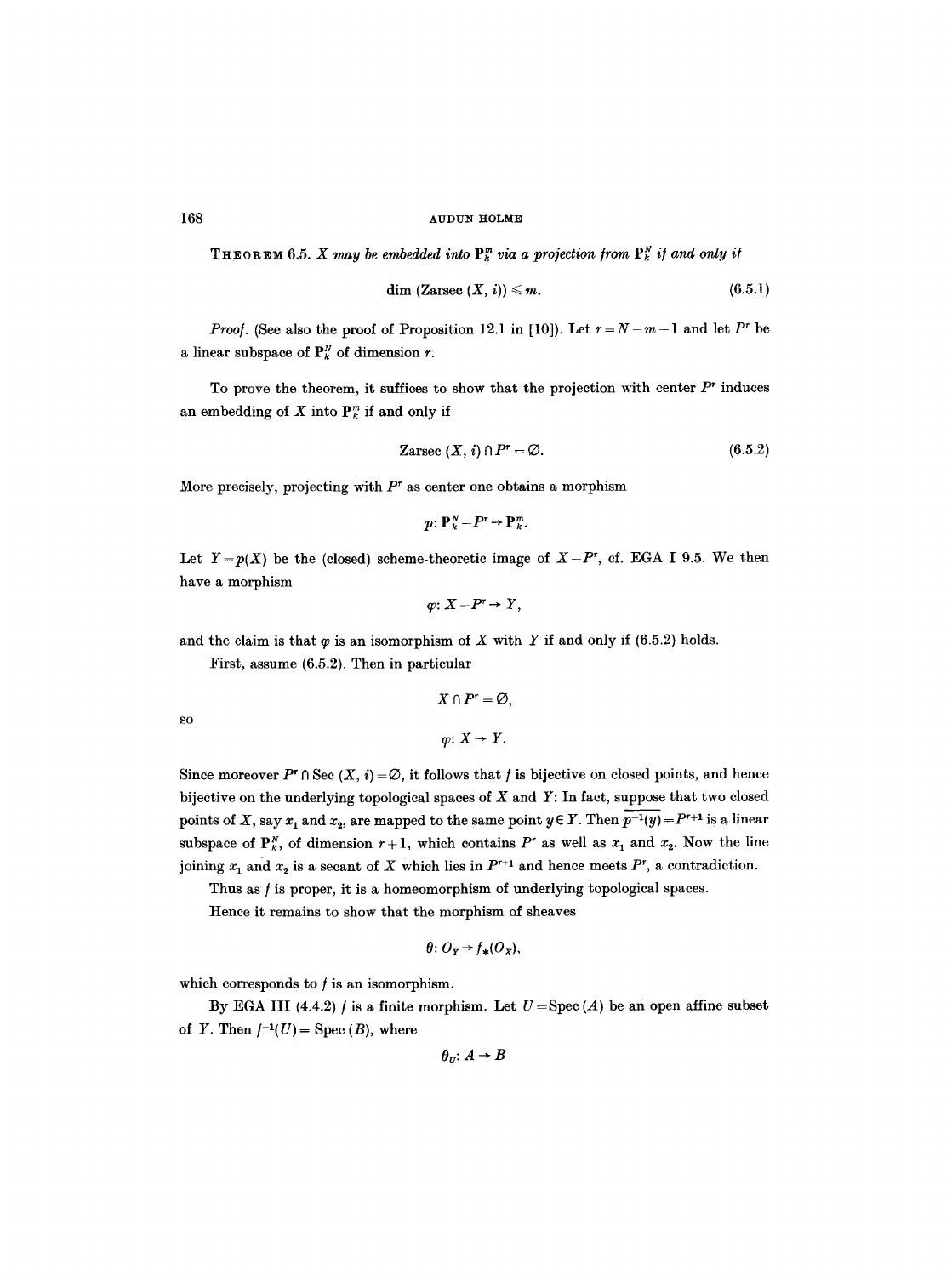makes B to a finite A-module. To show is that  $\theta_U$  is bijective. For this, it suffices to show that for all primes  $p$  in  $A$ , the homomorphism

$$
(\theta_U)_p: A_p \to B_p = B \otimes_A A_p
$$

is bijective. Since  $f$  is bijective as map of topological spaces, so is the induced

$$
Spec (B) \rightarrow Spec (A).
$$

From this it is easily seen that if q is a prime in B and  $p = \theta_U^{-1}(q)$ , then

$$
B_n=B_n.
$$

Hence, in order to show that  $f$  is an isomorphism, it suffices to prove the following: Let  $x \in X$ ,  $y = f(x)$ . Then the induced local homomorphism

 $\theta^{\#}_{x}: O_{Y,y} \rightarrow O_{X,x}$ 

is bijective.

From the above it follows that 
$$
\theta_x^{\#}
$$
 is injective and makes  $O_{x,z}$  to a finite  $O_{y,y}$ -module.  
By Nakayama's Lemma it therefore suffices to show that

$$
m_{Y,y} O_{X,x} = m_{X,x},
$$

 $\sim$ 

i.e. that  $f$  is unramified at  $x$ .

This follows since the center of projection  $P^r$  does not meet Zarsec  $(X, i)$  and hence does not meet any Zariski tangent space of X in  $\mathbb{P}_k^N$ , see Lemma 5.3.2. Hence the projection  $p$  induces a closed embedding of the Zariski tangent space of  $X$  at  $x$  into that of  $Y$  at y. Thus  $f$  is unramified at  $x$ .

For the converse, assume that

$$
\text{Zarsec } (X, i) \cap P^r + \varnothing,
$$

but that  $f$  is an isomorphism of  $X$  with  $Y$ . We show that this leads to a contradiction.

Let  $y \in Y$  be a k-point. Then

$$
f^{-1}(y) = \{x\},\
$$

since  $f$  is an isomorphism. Hence no secant of  $X$  meets  $P^r$ , so

$$
{\rm Sec}\,(X)\cap P^r=\varnothing
$$

Moreover, f induces an isomorphism of the Zariski tangent space of X at  $x$ ,  $T_{x,x}$  onto that of  $Y$  at  $y$ ,  $T_{Y,y}$ . Thus

$$
T_{X,x}\cap P^r=\varnothing,
$$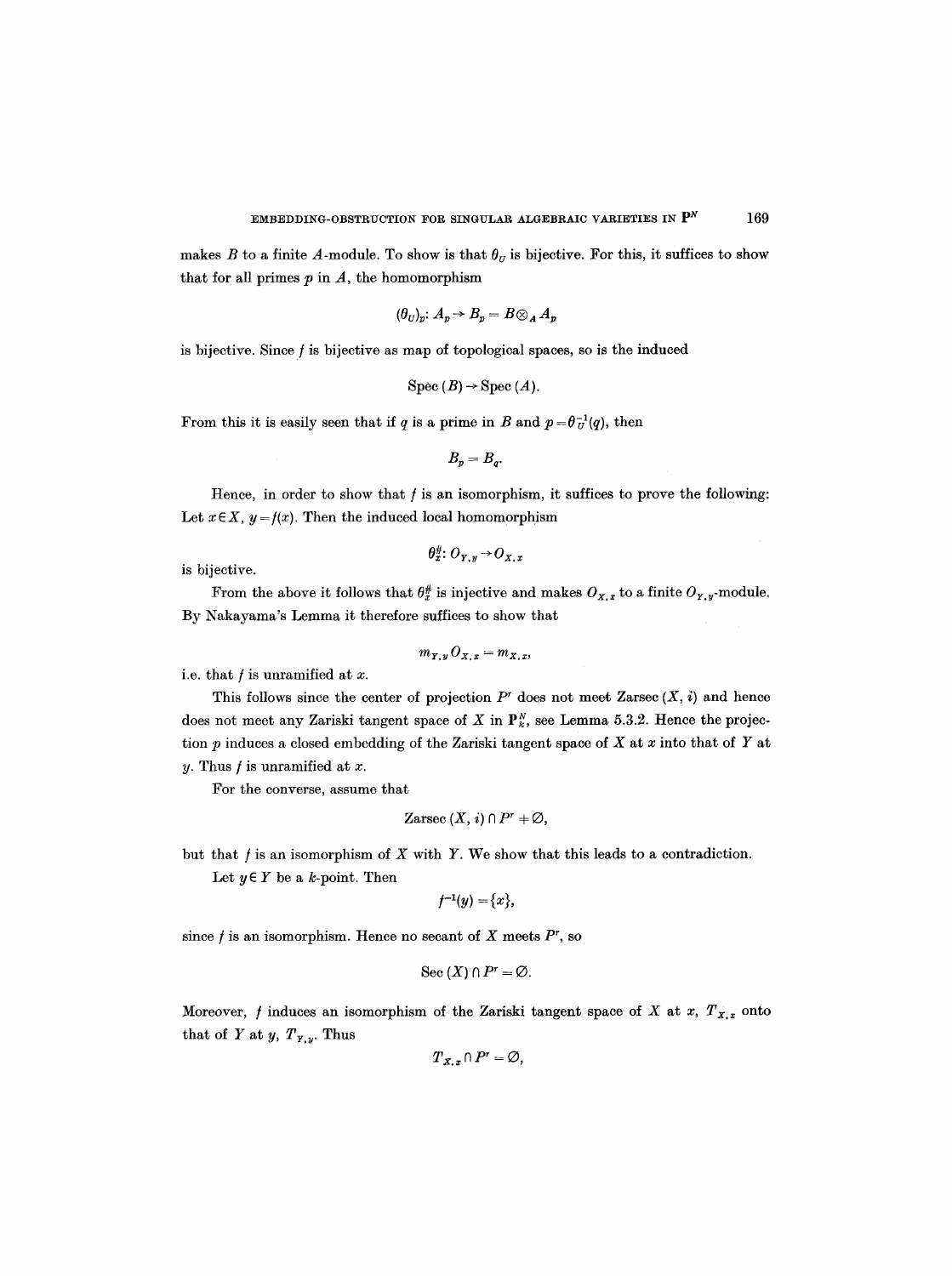for all  $x \in X$ . Hence

Zarsec 
$$
(X) \cap P^r = \emptyset
$$
,

which is a contradiction. This completes the proof of Theorem 6.5.

By Theorem 6.5, the proof of Theorem 6.4 now amounts to computing the dimension of Zarsec  $(X, i)$ . For this we need the following lemma (see Lemma 7.1 in [10]).

Let  $S \subset \mathbf{P}^N \times_k \mathbf{P}^N = \mathbf{P}$  be a subscheme of pure codimension d. Let h be the class of a hyperplane in  $P_k^N$ . Then

$$
A(\mathbf{P})=\mathbf{Z}[s,t],
$$

where

$$
s = \text{pr}_1^* (h), t = \text{pr}_2^* (h).
$$

Now put

$$
N_1 = \text{Min } \{N, d\}, N_0 = \text{Max } \{0, d - N\},
$$

Then

$$
\operatorname{cl}_{\mathbf{P}}(S)=\sum_{l=N_0}^{N_1}\alpha_l t^l s^{d-l}.
$$

LEMMA 6.6. If Min  $\{dim (S), N\}-dim (pr_1 (S))=r$ , *then* 

$$
\alpha_{N_1} = \ldots = \alpha_{N_1 - r + 1} = 0, \quad \alpha_{N_1 - r} \neq 0. \tag{6.6.1}
$$

*Proof.* If P<sup>r</sup> denotes a generic linear r-dimensional subspace of  $P_k^N$ , one gets

$$
\operatorname{pr}_{1}(S)\cap P^{N-m-1}=\emptyset \Leftrightarrow \dim (\operatorname{pr}_{1}(S))\leq m.
$$

Hence since (see the proof of Lemma 7.1 in [10])

$$
\mathbf{cl}_{\mathbf{P}}(S \cap \mathbf{pr}_{1}^{-1}(P^{N-m-1})) = \mathbf{cl}_{\mathbf{P}}(S) s^{m+1} = \sum \alpha_{i} t^{l} s^{d+m+1-l},
$$

where the sum is taken over all l from Max  $\{N_0, d-N+m+1\} =$ Max  $\{0, d-N+m+1\}$ to  $N_1$ , we obtain

$$
\dim \left( {\rm pr}_1 \left( S \right) \right) \leq m \Leftrightarrow \alpha_l = 0 \quad \text{for} \quad l = N_1, ..., \text{Max } \{0, d - N + m + 1\}. \tag{6.6.2}
$$

Taking  $m =$ **Min**  $\{\dim(S), N\} - r$  it thus suffices to show that

$$
\text{Max } \{0, d - N + \text{Min } \{ \dim (S), N \} - r + 1 \} = N_1 - r + 1. \tag{6.6.3}
$$

This is seen as follows: Max  $\{0, d-N+Min \{dim (S), N\}-r+1\} = Max \{0, d-N+N-r+1\}$  $1+Min \{N-d, 0\}$  = Max  $\{0, N_1-r+1\}$ . Thus it remains to show that  $N_1-r+1\geq 0$ , i.e. that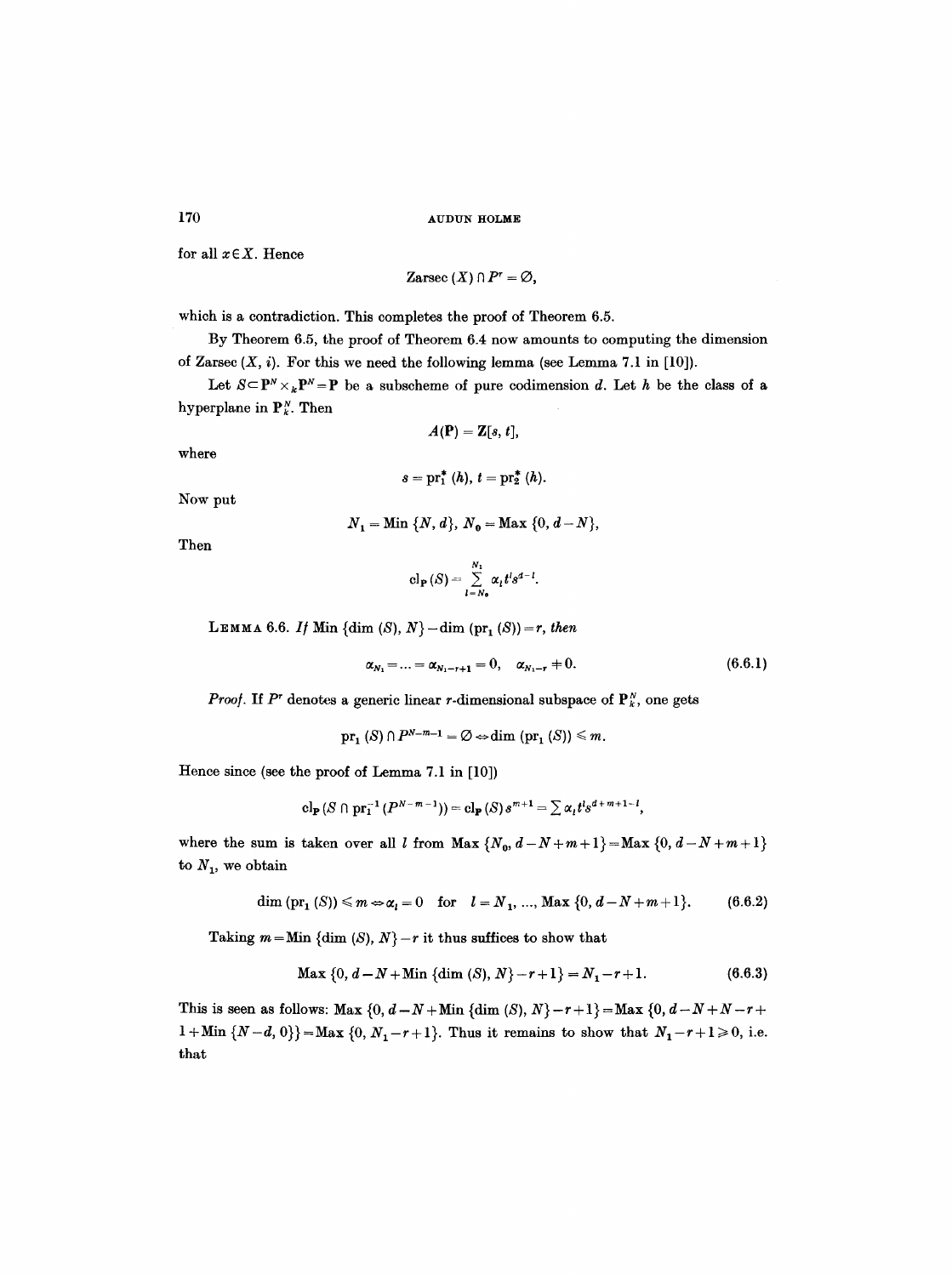EMBEDDING-OBSTRUCTION FOR SINGULAR ALGEBRAIC VARIETIES IN  $P^N$  171

$$
N_1 \geq \text{Min } \{2N - d, N\} - \text{dim } (\text{pr}_1(S)) - 1. \tag{6.6.4}
$$

For  $d \ge N$ , (6.6.4) is trivial. So assume  $d \le N$ . Then  $N_1 = d$  and  $2N-d > N$ , hence the claim amounts to

$$
d \geqslant 2N - d - \dim \left( \text{pr}_1 \left( S \right) \right) - 1. \tag{6.6.5}
$$

But this is clear: In fact,

$$
S \subseteq \mathrm{pr}_{1} (S) \times_{k} \mathbf{P}_{k}^{N},
$$

so  $d = \operatorname{codim} (S) \ge \operatorname{codim} (\operatorname{pr}_1 (S) \times_k \mathbf{P}_k^N) = N - \dim (\operatorname{pr}_1 (S)).$ 

This completes the proof of (6.6.4), and hence of Lemma 6.6.

*Proof of Theorem* 6.4: We first treat the trivial case when X is a linear subspace of  $\mathbf{P}_{k}^{N}$ . As

$$
c_i(\mathbf{P}_k^n)=c_i((\Omega_{\mathbf{P}_k^n/k}^1)^*)=\binom{n+1}{i}\,\tau^i,
$$

where  $\tau \in A(\mathbf{P}_k^n)$  is the class of a hyperplane, it follows in this case that

$$
s(X) = \frac{1}{c(X)} = \frac{1}{(1+\tau)^{n+1}} = \sum_{i=0}^{n} {\binom{-(n+1)}{i}} \tau^{i},
$$

and hence

$$
d_i = \binom{- (n+1)}{i}.
$$

Thus if X a linear subspace of  $\mathbf{P}_{k}^{N}$ , then

$$
\gamma_l = 1 - \sum_{j=0}^{l-n} {l+1 \choose l-n-j} {-n+1 \choose j}, \quad n \leq l \leq 2n,
$$
  

$$
\bar{\gamma}_l = \sum_{j=0}^{l-n+1} {l+1 \choose l-n+1-j} {-n+1 \choose j}, \quad n \leq l \leq 2n.
$$

Now recall the *Vandermonde convolution ]ormula* 

$$
\sum_{i=0}^{m} {r-p \choose m-i} {p \choose i} = {r \choose m}, \qquad (6.7)
$$

which immediately implies that  $\Gamma_m$  vanishes for  $m \geq n$ .

Hence we may assume that X is not a linear subspace of  $P_{k}^{N}$ . By Corollary 4.4.3 we thus have

$$
\dim(S(X, i)) = 2n + 1.
$$

12-752906 *Acta mathemathica* 135. Imrim6 le 15 Mars 1976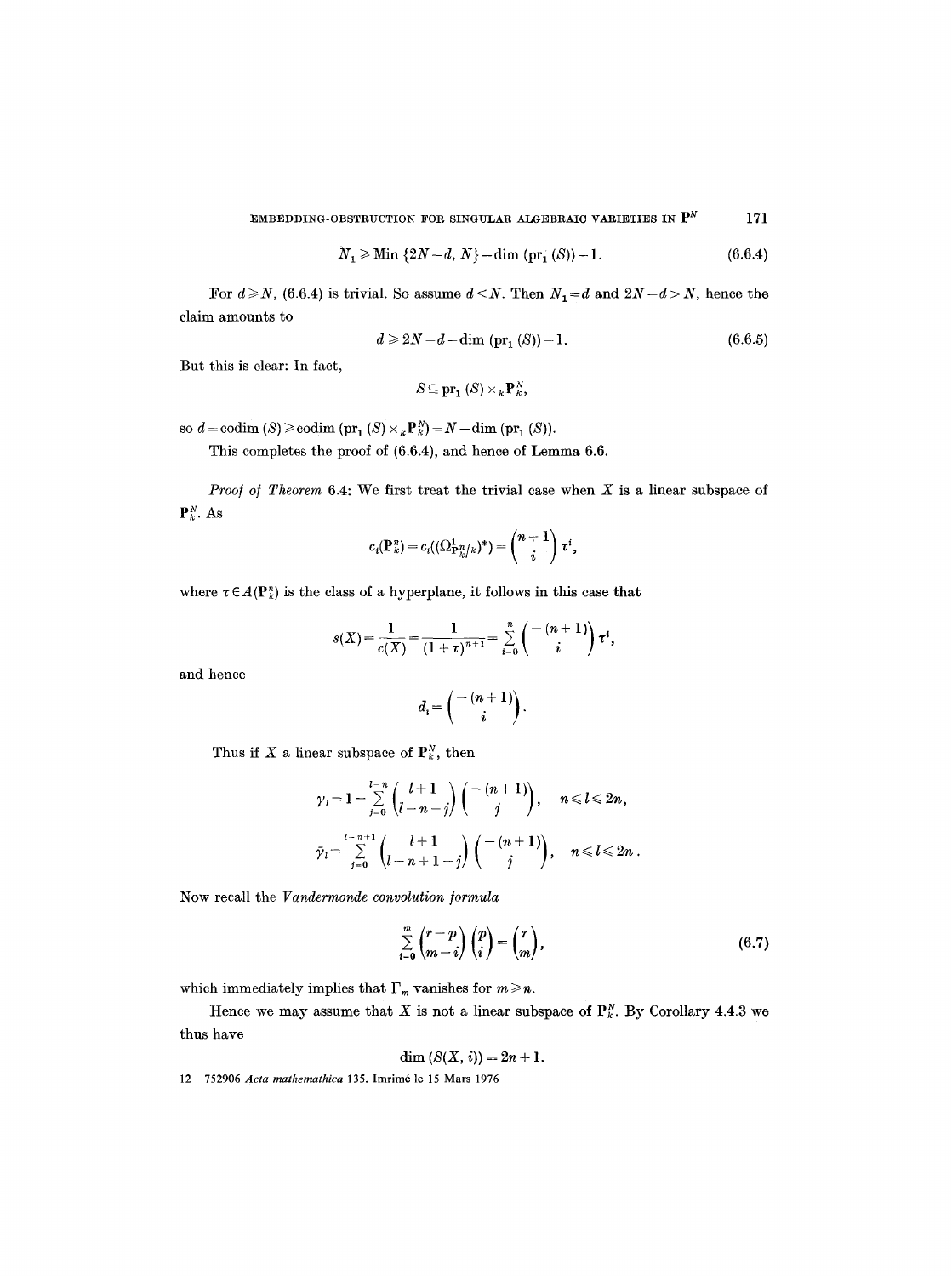Moreover, by Corollary 3.2 we may assume that  $N >$ Max  $\{Q, 2n+1\}$ . Thus one ob**tains** 

$$
\mathrm{cl}_{\mathbf{P}}(S(X,i)) = s^{N-(2n+1)} \sum_{j=N-(2n+1)}^{N} \beta_j t^j s^{N-j},
$$

and (cf. (5.5.1))

$$
\mathrm{cl}_{\mathbf{P}}\left(Z_{\alpha}(X,i)\right)=s^{N-(\varrho+1)}\sum_{j=N-\varrho}^N \bar{\beta}_{\alpha,j}t^js^{N-j}.
$$

By Lemma 6.6 and the assumption that  $N >$ Max  $\{Q, 2n+1\}$  it now suffices to prove the following

PROPOSITION 6.8. We have

$$
\beta_j = \mu \gamma_{j-(N-2n)} \quad \text{for} \quad N-n \leq j \leq N, \tag{6.8.1}
$$

and

$$
\bar{\beta}_{\alpha,j} = \bar{\gamma}_{j-(N-\varrho_{\alpha})} \quad \text{for} \quad N-n \leq j \leq N, \tag{6.8.2}
$$

 $where  $\mu$  is a non-zero rational number.$ 

*Proof.* With the same notation as in section 4, we write as in [10].

$$
\mathrm{cl}_{\text{Bl}}\hspace{0.03cm} (\widetilde{X\times_k X}) = a_0 + \eta a_1,
$$

where  $\eta = cl_{B1}(T)$  and  $a_i = \lambda^*(a_i) \in A(T)$ . In fact, recall from section 1 that

$$
A(T)=\mathbf{Z}[t,\xi],
$$

where  $t=f^*(h)$ , h being the class of a hyperplane (usually we put  $h=t$ , when no confusion is possible),  $\xi = p(O(1))$  satisfies

$$
\xi^N
$$
 + ... +  $\binom{N+1}{i} t^i \xi^{N-i}$  + ... +  $(N+1) t^N$  = 0

and moreover

$$
A(\mathbf{Bl}) = \mathbf{Z}[\mathbf{t}, \boldsymbol{\xi}, \boldsymbol{\eta}],
$$

where  $t = \lambda^*(t)$ ,  $\xi = \lambda^*(\xi)$ . Finally,  $\eta$  satisfies

$$
\mathbf{\eta}^2 + \xi \mathbf{\eta} = 0,\tag{6.8.3}
$$

see Lemma 9.3 in [10]. Since X is not a linear subspace of  $P_k^N$ , Corollary 4.4.1 gives that

$$
\delta(X, i) = [k(\widetilde{X \times_k X}) : k(\mathrm{Sb}(X, i))] + 0.
$$

Now  $\lambda_*(\eta) = 1$ , hence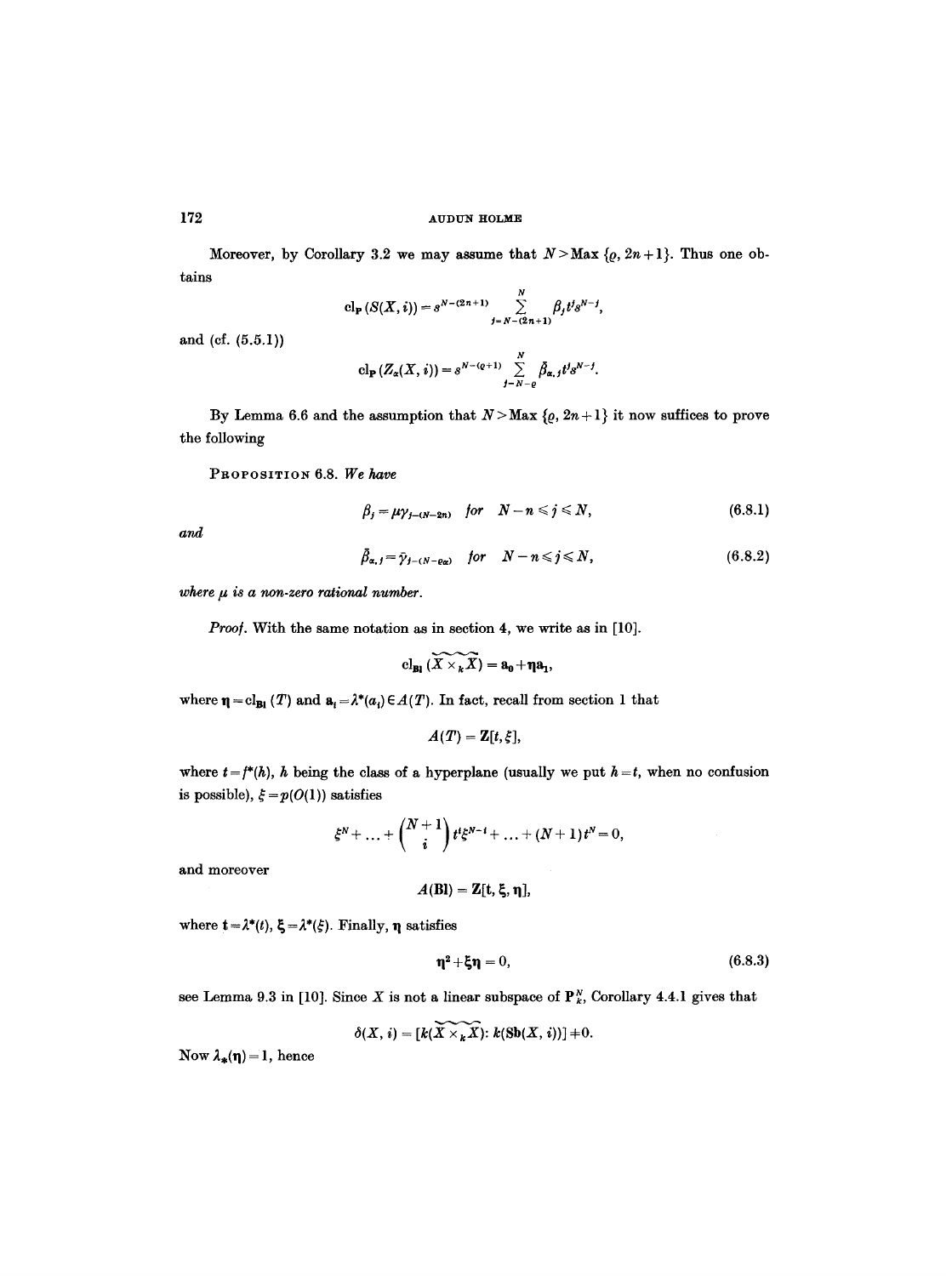EMBEDDING-OBSTRUCTION FOR SINGULAR ALGEBRAIC VARIETIES IN  $\mathbf{P}^N$ 173

$$
a_1 = \lambda_* (\text{cl}_{\text{Bi}}\left(\widetilde{X \times_k X}\right)) = \delta \text{ cl}_T \left(\text{Sb}(X, i)\right).
$$

$$
a_1 = \sum_{l=N-2n}^{N} b_l \sigma^{2N-(2n+1)-l} t^l \tag{6.8.4}
$$

Moreover

since 
$$
Sh(X, i)
$$
 is a subvariety of  $T$  of codimension  $2N - (2n + 1)$ , and since  $A(T)$  is a free  $\mathbb{Z}[t]$ -module on  $1, \sigma, \ldots, \sigma^{N-1}$  (cf. section 1). Now

$$
\mathbf{a_1} = \delta \ \mathrm{cl}_{\mathbf{B1}}\left(\lambda^{-1}(\mathbf{S}\mathbf{b}\left(\mathbf{X}, i\right))\right) = \delta \sum_{l=N-2}^{N} b_l \sigma^{2N-(2n+1)-l} t^l
$$

We now claim the following:

$$
\text{cl}_{\mathbf{P}}\left(S(X,i)\right) = \mu \sum_{l=N-2n}^{N} b_l s^{2N-(2n+1)-l} t^l \tag{6.8.5}
$$

where

$$
\mu = \frac{1}{\delta \varepsilon}, \ \varepsilon = [k(\lambda^{-1}(\mathrm{Sb}\,(X,i))):k(S(X,i))].
$$

In other words

$$
\beta_{N-(2n+1)} = 0, \ \beta_j = \mu b_j \quad \text{for} \quad j \ge N-2n.
$$
 (6.8.6)

*Proof of* (6.8.5): By Lemma 5.4,

$$
\pi_*(\mathbf{a}_1) = \sum_{l=N-2n}^{N} b_l s^{2N-(2n+1)-l} t^l.
$$

Moreover, not all  $b_i$  are zero, since this would imply  $\lambda_*(\text{cl}_{B_i}(\widetilde{X\times_k X}))=0$ , hence dim  $(Sb(X)) < 2n$ . Thus  $\pi_*(a_1) \neq 0$ , and thus  $\varepsilon \neq 0$ .

Now

$$
a_1 = \lambda^*(\lambda_*(\text{cl}_{Bl}(\widetilde{X\times_k X}))) = \delta \text{ cl}_{Bl}(\lambda^{-1}(\text{Sb}(X,i))).
$$

Similarly

$$
\pi_*(\mathrm{cl}_{\mathbf{B}!}\left(\lambda^{-1}(\mathrm{Sb}(X,i))\right))=\varepsilon \mathrm{cl}_{\mathbf{P}}\left(S(X,i)\right).
$$

Putting these identities together we obtain

$$
\pi_*(\mathbf{a}_1) = \delta \varepsilon \operatorname{cl}_{\mathbf{P}} (S(X, i)),
$$

and (6.8.5) follows.

Thus (6.8.1) follows from the

LEMMA 6.8.7. For  $N-n \leq j \leq N$  we have

$$
b_j=\gamma_{j-(N-2n)},
$$

*For other values of j, b<sub>j</sub> = 0.*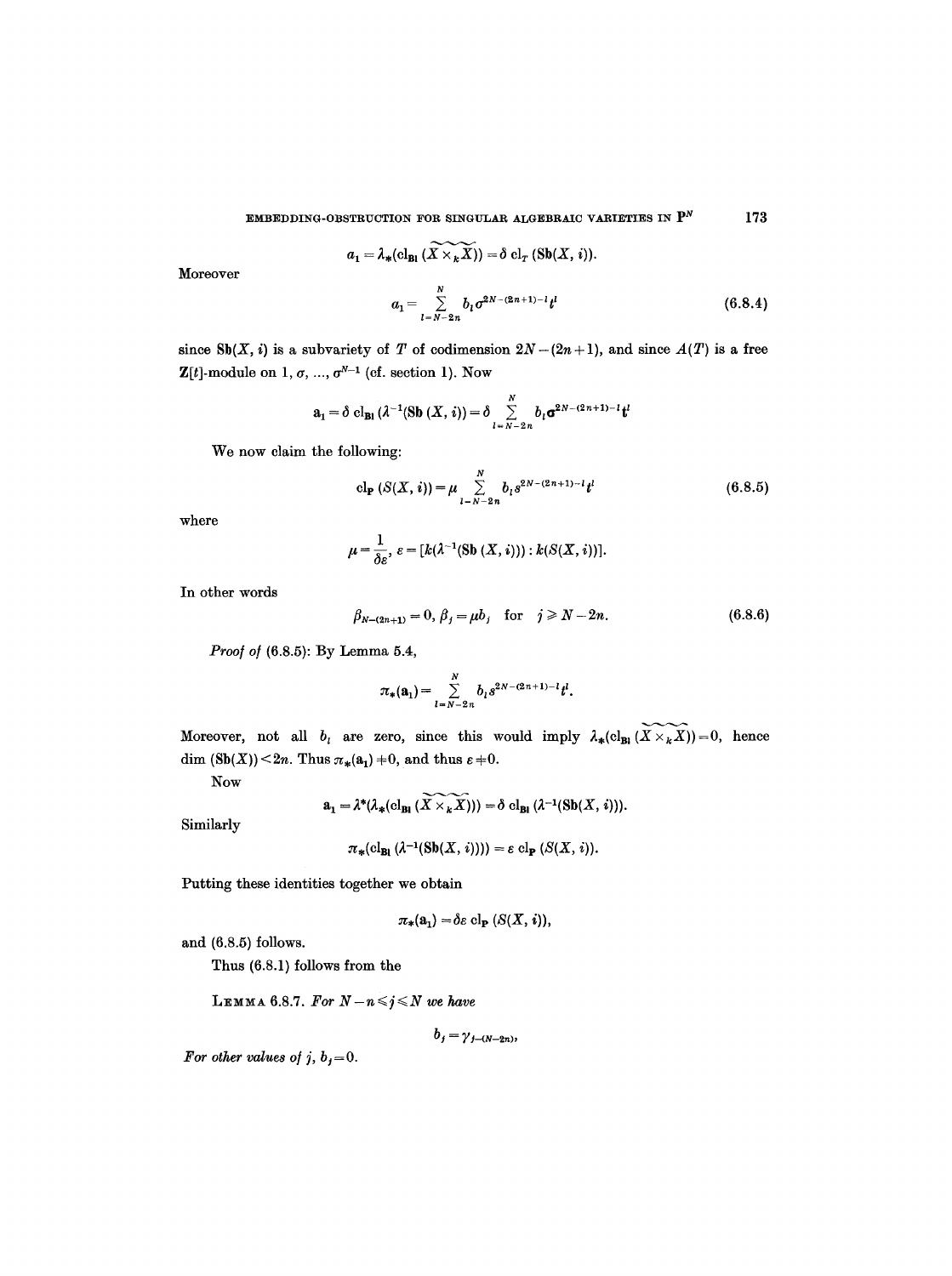*Proo/.* To show is that

$$
b_{l+N-2n} = \begin{cases} d^2 - \sum_{i=0}^{l-n} {l+1 \choose l-n+i} p_i & \text{for} \quad n \leq l \leq 2n, \\ 0 & \text{otherwise.} \end{cases}
$$
 (6.8.8)

By Lemma 6.1 and (6.8.3) we obtain

$$
\mathrm{cl}_{\mathbf{Bl}}\left(\mathrm{T}(X)\right)=\eta(a_{0}-\xi a_{1}).
$$

Here the notations are as in the proof of Proposition 6.8. Moreover

$$
a_0 = d^2(\sigma t)^{N-n} \quad \text{and} \quad b_{N-2n} = 0. \tag{6.8.9}
$$

In fact, recall the diagram

$$
T \xrightarrow{j} \text{Bl} \xrightarrow{\lambda} T
$$
  
\n
$$
\downarrow f \qquad \qquad \downarrow \pi \qquad \qquad \downarrow f
$$
  
\n
$$
\text{P}_{\kappa}^{N} \xrightarrow{\delta} \text{P} \xrightarrow{pr_2} \text{P}_{\kappa}^{N}
$$

where the two horizontal compositions are the identities.

Now

$$
j_*(j^*(\mathbf{a}_1)) = \eta \mathbf{a}_1
$$

by the projection formula, so

$$
\pi_*(\eta a_1) = \pi_*(j_*(j^*(a_1))) = \pi_*j_*(a_1),
$$

since  $\lambda j$  is the identity. Hence

$$
\pi_*(\eta a_1) = \delta_* f_*(a_1).
$$

Now as

$$
f_*(\sigma^i) = \begin{cases} 0 & \text{for } i = 0, ..., N-2 \\ 1 & \text{for } i = N-1, \end{cases}
$$

we get by (6.8.4)

$$
f_*(\mathbf{a}_1) = \sum_{l=N-2n}^{N} b_l f_*(\sigma^{2N-(2n+1)-l}) t^l = b_{N-2n} t^{N-2n}
$$

and thus

$$
\pi_*(\eta \mathbf{a}_1) = b_{N-2n} \, \delta_*(t^{N-2n}).
$$

Since  $A(\mathbf{P}_k^N)=\mathbf{Z}[t]$  is identified with the canonical subring of  $A(\mathbf{P})=\mathbf{Z}[s, t]$  via  $\text{pr}_2^*$ , and  $\mathrm{pr}_2 \, \delta$  is the identity, we get

$$
\delta_*(t^{N-2n}) = \delta_*( (\mathrm{pr}_2 \; \delta)^*(t^{N-2n}) = \delta_*\delta^*(t^{N-2n}) = t^{N-2n} \; \mathrm{cl}_{\mathbf{P}} \; (\Delta) = t^{N-2n} (s^N + s^{N-1}t + \ldots + t^N)
$$

(cf. [10], Lemma 9.4.3). Thus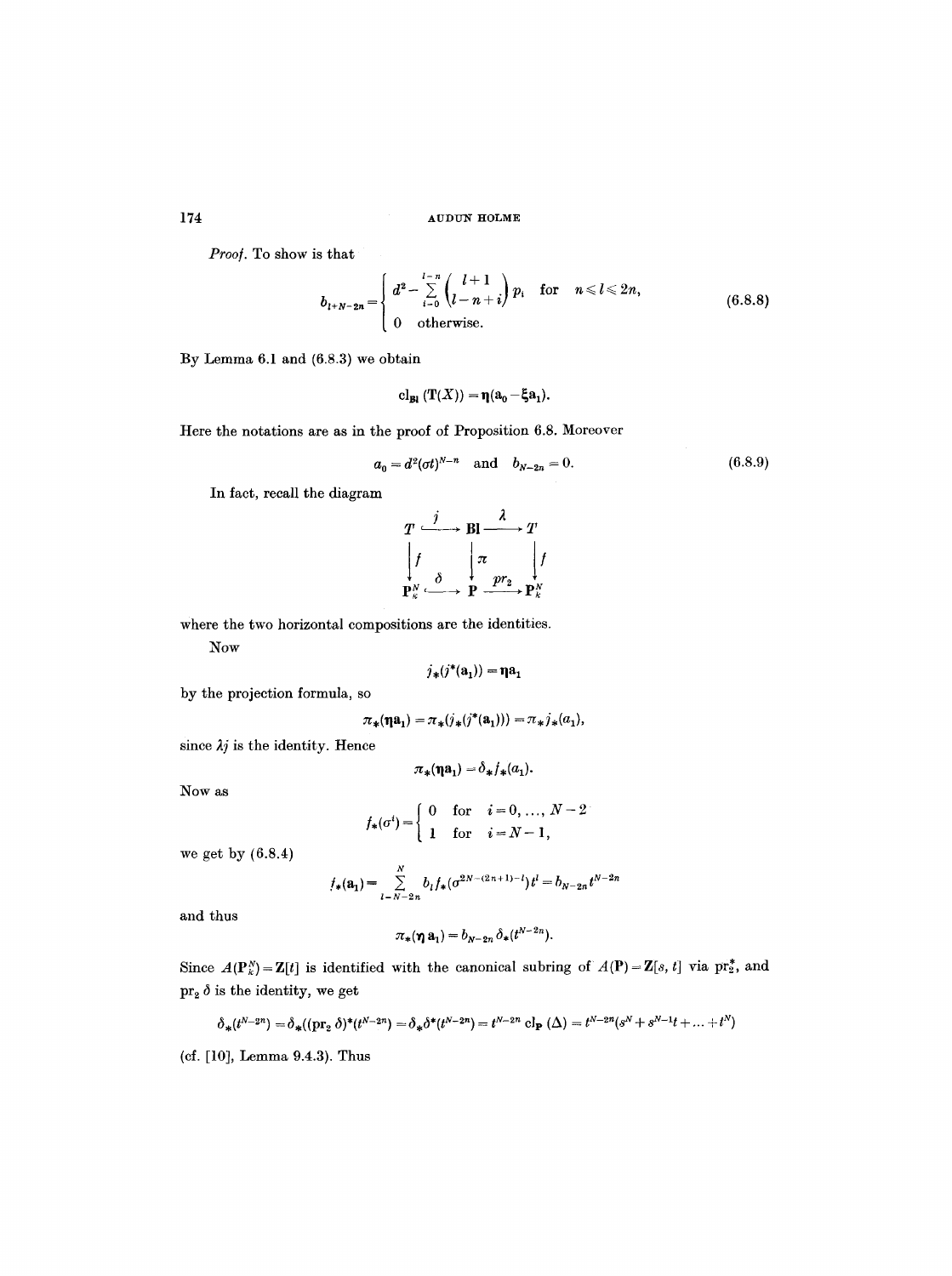EMBEDDING-OBSTRUCTION FOR SINGULAR ALGEBRAIC VARIETIES IN  ${\bf P}^N$ 175

$$
\pi_*(\eta a_1) = b_{N-2n}(s^N t^{N-2n} + \ldots + s^{N-2n} t^N)
$$

On the other hand, as  $\pi_X: \widetilde{X \times_k X} \to X \times_k X$  is birational, we get

$$
\pi_*(\mathbf{a}_0+\mathbf{q}\mathbf{a}_1)=\mathrm{cl}\ (X\times_k X)=d^2(st)^{N-n}.
$$

Now write

$$
\mathbf{a}_0\!=\!\textstyle\sum\limits_{i=1}^{2\,n}\alpha_i\,\mathbf{t}^{N-2\,n+\,i}\mathbf{\sigma}^{N-\,i}
$$

which is possible since 1,  $\sigma$ , ...,  $\sigma^{N-1}$  forms a base for  $A(T)$  over  $\mathbb{Z}[t]$ . Then

$$
\pi_*(\mathbf{a}_0) = \sum_{i=1}^{2n} \alpha_i t^{N-2n+i} s^{N-i}.
$$

This gives

$$
\sum_{i=1}^{2n} \alpha_i t^{N-2n+i} s^{N-i} + b_{N-2n} \sum_{i=0}^{2n} t^{N-2n+i} s^{N-i} = d^2 (st)^{N-n},
$$

which finally implies that

$$
b_{N-2n} = 0,
$$
  
\n
$$
a_1 + b_{N-2n} = 0,
$$
  
\n
$$
\cdots \cdots \cdots
$$
  
\n
$$
\alpha_N + b_{N-2n} = d^2,
$$
  
\n
$$
\cdots \cdots \cdots
$$
  
\n
$$
\alpha_{2n} = b_{N-2n} = 0,
$$

and (6.8.9) follows at once.

If now  $\beta \leq N-1$ , then

$$
f_*(\sigma^{\alpha\xi\beta}) = \begin{cases} 0 & \text{for } \alpha + \beta < N - 1, \\ \left(\frac{\alpha - (N + 1)}{\alpha + \beta - (N - 1)}\right)t^{\alpha + \beta - (N - 1)} & \text{for } \alpha + \beta \ge N - 1, \end{cases} \tag{6.8.10}
$$

In fact, we have

$$
\sigma^{\alpha}\xi^{\beta}=\sum_{j=0}^{\alpha}\binom{\alpha}{j}t^{\alpha-j}\xi^{j+\beta},
$$

SO

$$
f_*(\sigma^{\alpha}\xi^{\beta})=\sum_{i=0}^{\alpha}\binom{\alpha}{j}t^{\alpha-j}f_*(\xi^{j+\beta}).
$$

Now

$$
f^*(\xi^{N-1+i}) = \binom{-(N+1)}{i} t^i \quad \text{for} \quad i \geq 0. \tag{6.8.11}
$$

In fact, the relation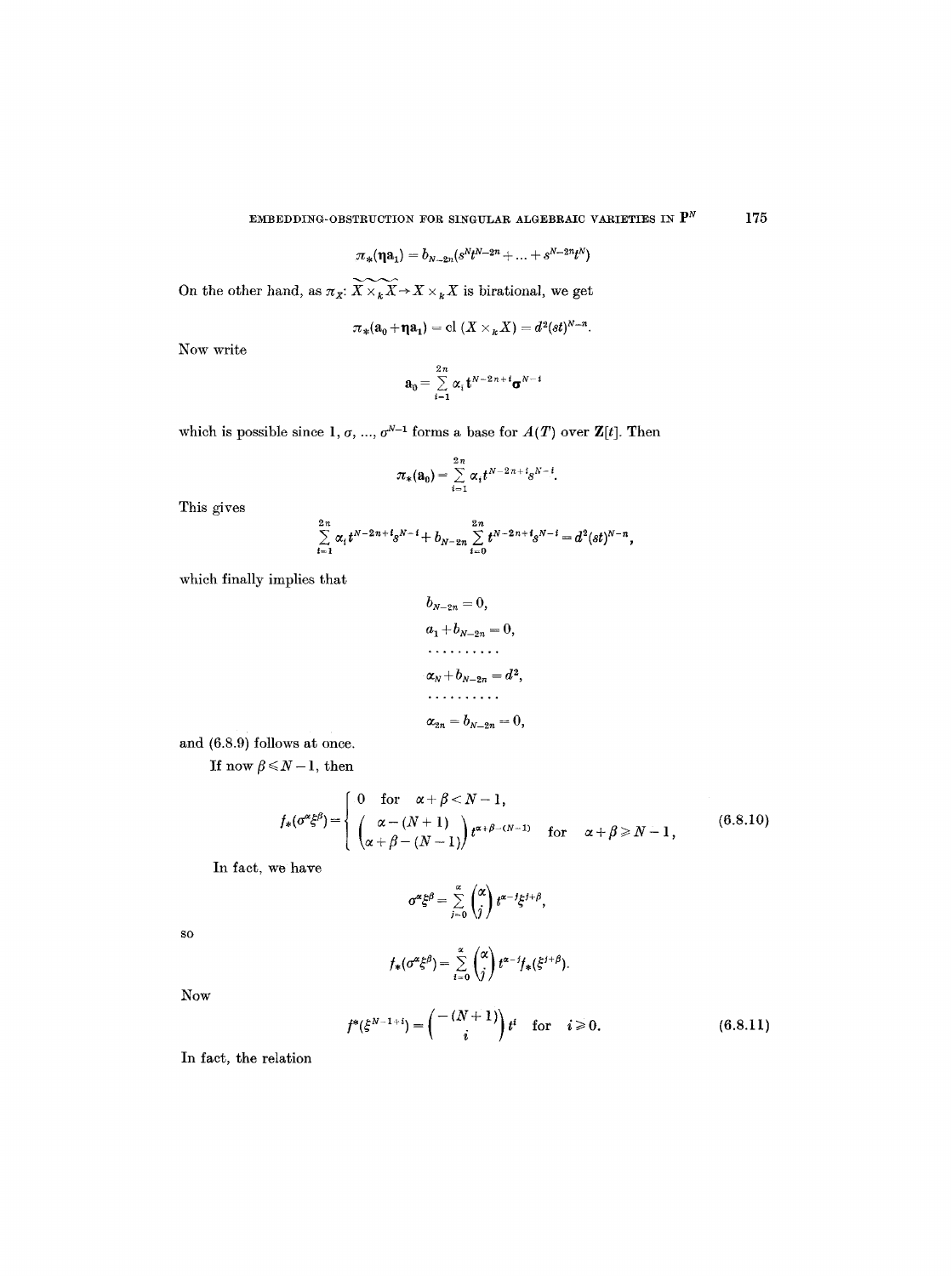$$
\xi^{N}+(N+1)t\xi^{N-1}+\ldots+\binom{N+1}{i}t^{t}\xi^{N-i}+\ldots+(N+1)t^{N}=0
$$

gives

$$
\xi^{N-1+i}+(N+1)t\xi^{N-2+i}+\ldots+\binom{N+1}{i}t^i\xi^{N-1}+\ldots=0.
$$

Thus if we put

$$
f^*(\xi^{N-1+i})=\alpha_i t^i,
$$

we get

$$
\alpha_i + (N+1)\alpha_{i-1} + \ldots + {N+1 \choose i} \alpha_0 = 0.
$$

Hence

$$
\left(\sum_{i=0}^{\infty} \alpha_i X^i\right) (1+X)^{N+1} = 1,
$$

and (6.8.11) is immediate.

By means of (6.8.11) we obtain the following, where  $m = \alpha + \beta - (N-1)$ :

$$
f_*(\sigma^{\alpha}\xi^{\beta}) = \left(\sum_{i=0}^m { \alpha \choose m-i} {-(N+1) \choose i} \right) t^m.
$$

Thus the Vandermonde convolution formula (6.7) with  $p = -(N+1)$ ,  $r = \alpha + p = \alpha - (N+1)$ yields

$$
f_*(\sigma^{\alpha}\xi^{\beta}) = {\alpha-(N+1) \choose m} = {\alpha-(N+1) \choose \alpha+\beta-(N-1)},
$$

provided  $m\geq 0$ . If  $m<0$ , i.e. if  $\alpha+\beta< N-1$ , then  $f_*(\alpha^{\alpha}\xi^{\beta})=0$  since  $f_*$  is of degree  $-(N-1)$ . Thus (6.8.10) is proved.

Now by (6.8.9) we get

$$
\mathrm{cl}_{T} \left( \mathbf{T}_{X} \right) \xi^{s+n-1} = d^{2}(\sigma t)^{N-n} \xi^{s+n-1} - \sum_{l=N-2}^{N} b_{l} \xi^{s+n} \sigma^{2N-2n-1-l} t^{l}.
$$

On the other hand,

$$
f_*\left(\mathrm{cl}_T\left(\mathrm{T}_X\right)\xi^{s+n-1}\right)=\left\{\begin{array}{ll}0\quad\text{for}\quad-n+1\leqslant s<0\\ p_st^{N-n+s}\quad\text{for}\quad0\leqslant s\leqslant n,\end{array}\right.
$$

and hence

$$
p_s t^{N-n+s}=d^2 f_*(\sigma^{N-n}\xi^{s+n-1}) t^{N-n}-\sum_{l=N-2n+1}^{N} b_l f_*(\sigma^{2N-2n-1-l}\xi^{s+n}) t^l,
$$

where we let  $p_s = 0$  for  $s < 0$ . Now by (6.8.10)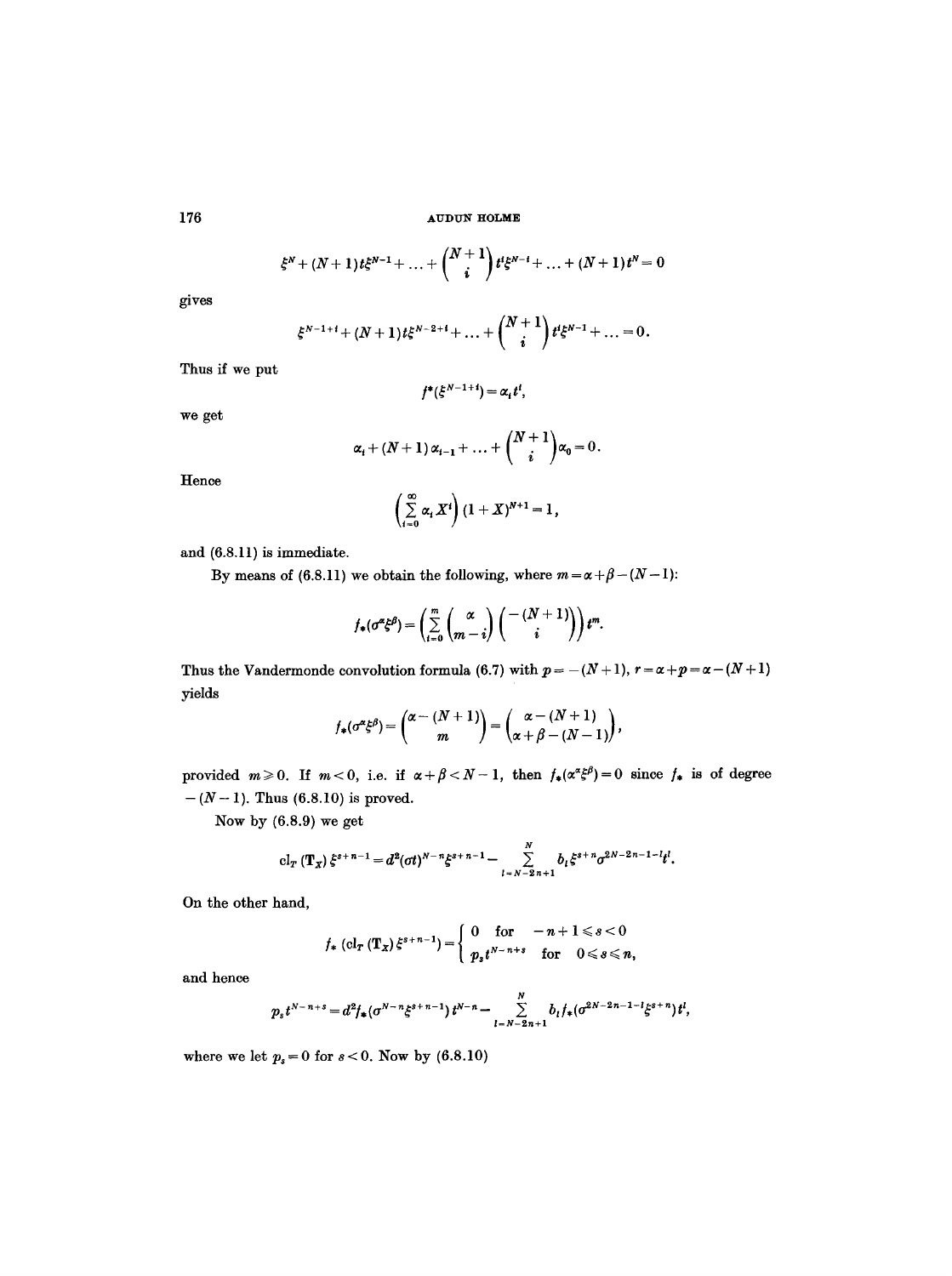# EMBEDDING-OBSTRUCTION FOR SINGULAR ALGEBRAIC VARIETIES IN  $\mathbf{P}^N$

$$
f_*(\sigma^{N-n}\xi^{s+n-1})t^{N-n}=\begin{cases}\begin{pmatrix}-(n+1)\\s\end{pmatrix}t^{N+s-n} & \text{for } n\geq s\geq 0\\0 & \text{for }-n+1\leq s<0,\end{cases}
$$

and

$$
f_*(\sigma^{2N-2n-1-\xi^{s+n}})t^l=\begin{cases} {N-2n-2-l \choose N+s-n-l}t^{N+s-n} & \text{for} \quad l\leq N+s-n\\ 0 & \text{for} \quad l>N+s-n,\end{cases}
$$

since by assumption  $N > 2n + 1$ . This gives

$$
p_s = d^2 \binom{-(n+1)}{s} - \sum_{l=N-2n+1}^{N+s-n} b_l \binom{N-2n-2-l}{N+s-n-l}, \qquad (6.8.12)
$$

for all  $0\!\leqslant\!s\!\leqslant\!n,$  and

$$
0 = -\sum_{-N-2n+1}^{N+s-n} b_{l} {N-2n-2-l \choose N+s-n-l}, \qquad (6.8.13)
$$

for all  $-n+1 \leqslant s < 0$ .

(6.8.13) immediately implies that

$$
b_{N-2n+1} = \ldots = b_{N-1-n} = 0.
$$

Hence (6.8.12) takes the form

$$
p_s = d^2 \binom{-(n+1)}{s} - \sum_{l=N-n}^{N-n+s} b_l \binom{N-2n-2-l}{N+s-n-l}.
$$

Now put  $i = l - (N - 2n)$ ,  $\tilde{\beta}_i = b_i - b_{i+N-2n}$ . Then we get

$$
p_s = d^2 \binom{-(n+1)}{s} - \sum_{i=n}^{n+s} \tilde{\beta}_i \binom{-(i+2)}{s+n-i}.
$$

Since

$$
\binom{-m}{n} = (-1)^n \binom{m+n-1}{n} = (-1)^n \binom{m+n-1}{m-1},
$$

this can be written as

$$
p_s = (-1)^s d^2 \binom{n+s}{n} + (-1)^{n+s+1} \sum_{i=n}^{n+s} (-1)^i \tilde{\beta}_i \binom{s+n+1}{i+1},
$$

i.e., letting  $j = i - n$ :

$$
\sum_{j=0}^{s} \left(-\tilde{\beta}_{j+n}\right)(-1)^{s+j}\binom{s+n+1}{j+n+1} = p_s - (-1)^s \binom{n+s}{s} d^2 = y_s,
$$
\n(6.8.14)

for all  $s = 0, ..., n$ .

177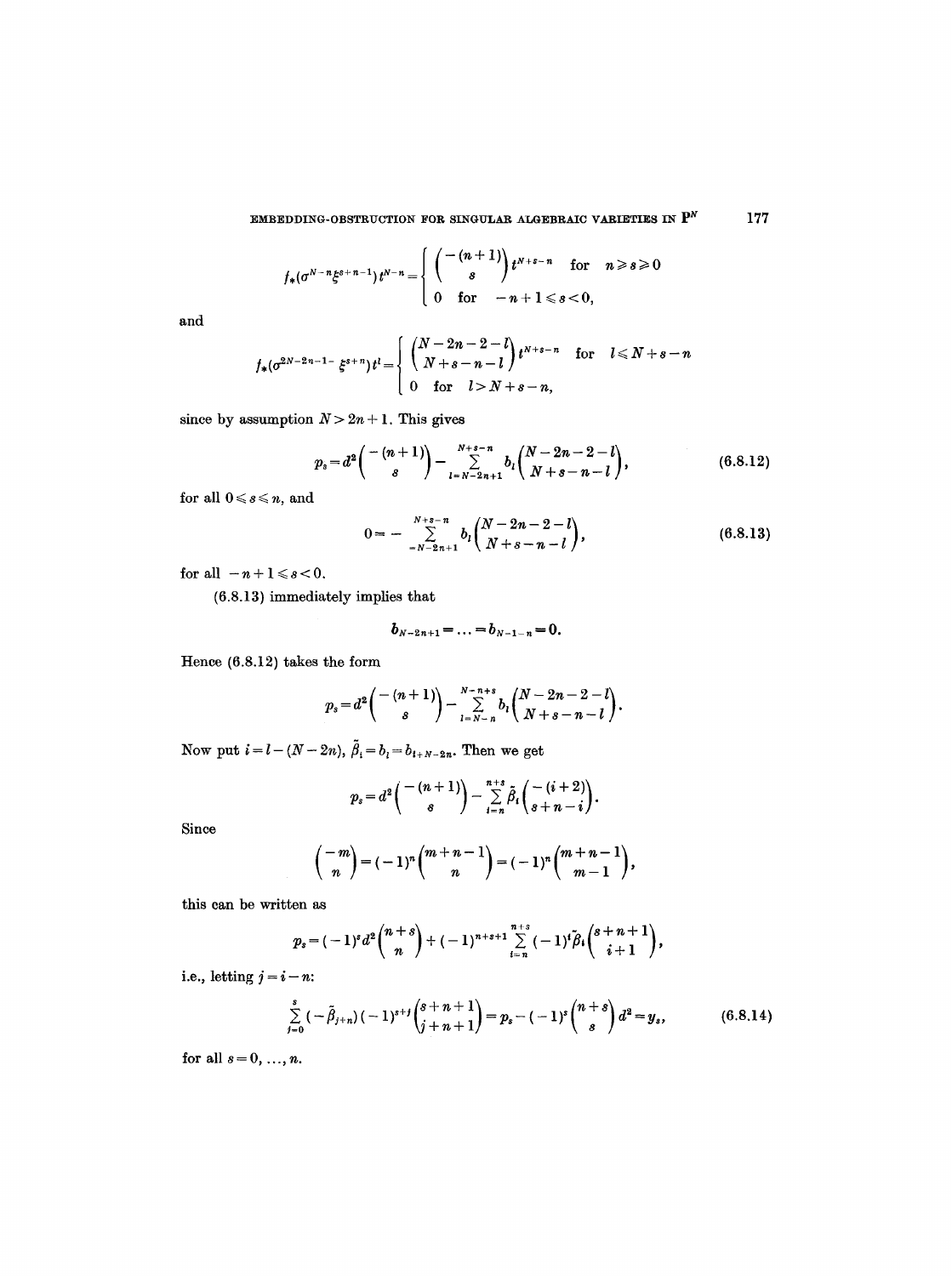Define

$$
n_{rs} = \begin{cases} \begin{pmatrix} n+r \\ n+s \end{pmatrix} (-1)^{r+s} & \text{for} \quad 1 \leq s \leq r \leq n+1 \\ 0 & \text{for} \quad 1 \leq r < s \leq n+1. \end{cases}
$$

Then

 $\left\{ n_{rs}\right\} \cdot \left\{ \left\vert n_{rs}\right\vert \right\} =\mathbf{E},$ 

where  $E$  is the unit matrix.

Indeed, it is clear that this product can be expressed as

$$
A=\{\alpha_{rs}\},
$$

where for  $r\,{<}\,s$ 

and

$$
\alpha_{rr}=1,
$$

 $\alpha_{rs} = 0,$ 

while finally for  $r>s$  ( $p=r-s$ ):

$$
\alpha_{rs} = \sum_{i=s}^{s+p} (-1)^{r+i} \binom{n+r}{n+i} \binom{n+i}{n+s} = \sum_{j=0}^{p} (-1)^{r+s+j} \binom{n+r}{n+s+j} \binom{n+s+j}{n+s}.
$$

With  $n + s = m$  one thus obtains

$$
\alpha_{rs} = (-1)^{r+s} \sum_{j=0}^p (-1)^j {m+p \choose m+j} {m+j \choose m} = (-1)^{r+s} \sum_{j=0}^p (-1)^j {m+p \choose p}{p \choose j} = 0.
$$

**Thus** 

$$
-\left\{\begin{array}{c}\tilde{\beta}_{n} \\ \vdots \\ \tilde{\beta}_{2n}\end{array}\right\} = \left\{\left|n_{rs}\right|\right\} \left\{\begin{array}{c}\mathbf{y}_{0} \\ \vdots \\ \mathbf{y}_{n}^{\mathbf{t}}\end{array}\right\}
$$

$$
-\tilde{\beta}_{j} = \sum_{r=0}^{j-n} \left(\begin{array}{c}\mathbf{j} + 1 \\ \mathbf{i} - n - 1\end{array}\right) \mathbf{y}_{l},
$$

i.e. for  $n \leq j \leq 2n$ :

$$
- \tilde{\beta}_j = \sum_{l=0}^{j-n} \binom{j+1}{j-n-l}!
$$

i.o.

$$
\tilde{\beta}_j = -\sum_{l=0}^{j-n} \binom{j+1}{j-n+l} p_l + \left\{ \sum_{l=0}^{j-n} (-1)^l \binom{j+1}{j-n-l} \binom{n+l}{l} \right\} d^2.
$$

Now

$$
\sum_{l=0}^{j-n}(-1)^l\binom{j+1}{j-n-l}\binom{n+l}{l}=\sum_{l=0}^{j-n}\binom{j+1}{j-n-l}\binom{-(n+1)}{l}.
$$

Using the Vandermonde formula (6.7) with  $m = r = j - n$ ,  $p = -(n + 1)$ , we get

$$
\sum_{l=0}^{j-n} {j+1 \choose j-n-l} {-n+1 \choose l} = {j-n \choose j-n} = 1.
$$

178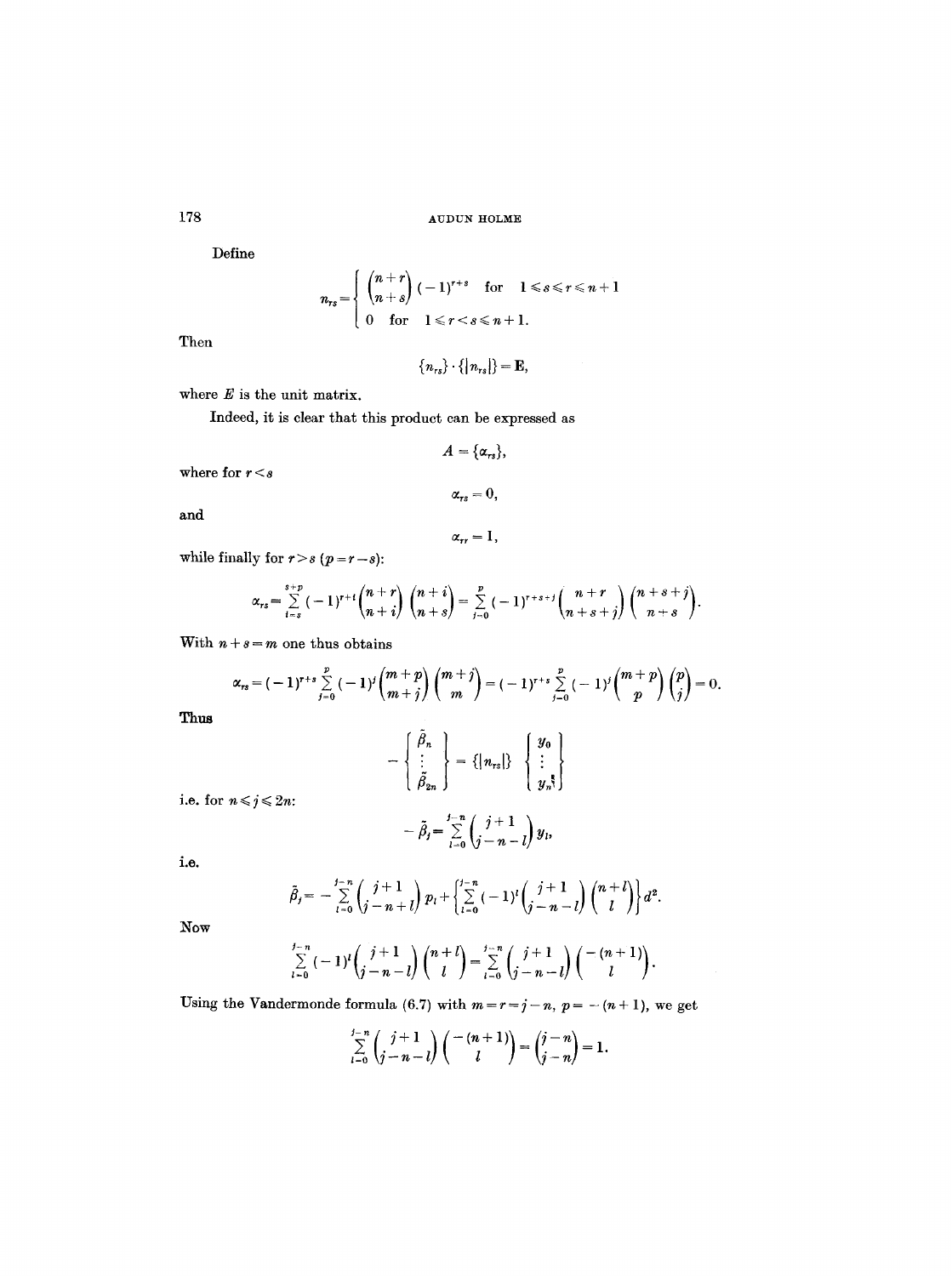Thus

$$
\tilde{\beta}_j = b_{j+N-2n} = d^2 - \sum_{l=0}^{j-n} \binom{j+1}{j-n-l} p_l,
$$

and the proof of Lemma 6.8.7 is complete.

To show (6.8.2), and thus complete the proof of Proposition 6.8, it now suffices to prove the following

LEMMA 6.8.15. For all  $0 \leq l \leq n$  and all  $1 \leq \alpha \leq r(X, i)$  we have

$$
\bar{\beta}_{\alpha, l+N-n} = \sum_{s=0}^l \binom{l+\varrho-n+1}{s+\varrho-n} q_{\alpha,s},
$$

*and for other values of l,*  $\bar{\beta}_{\alpha, l+N-n} = 0$ .

*Proof.* Note first that since  $\sigma = \xi + t$ , the relation

$$
\sum_{i=0}^N \binom{N+1}{i} t^i \xi^{N-i} = 0,
$$

gives that

$$
\sigma^{N+1}=0.
$$

Together with

$$
\sigma^N = \xi^N + N\xi^{N-1}t + \dots
$$

this gives

$$
f_*(t^{\gamma}\sigma^{\beta}) = \begin{cases} 0 & \text{for } \beta < N - 1 \text{ and } \beta > N \\ t^{\gamma} & \text{for } \beta = N - 1 \\ -t^{\gamma+1} & \text{for } \beta = N. \end{cases}
$$
 (6.8.16)

In fact, we have

$$
f_*(\xi^{\beta}) = \begin{cases} 0 & \text{for } \beta < N - 1 \\ 1 & \text{for } \beta = N - 1 \\ -(N + 1)t & \text{for } \beta = N. \end{cases}
$$

get For simplicity we delete the subscript  $\alpha$ . By Proposition 1.6 and Definition 1.7 we

$$
f_* (\mathrm{cl}_T(P) \xi^{s+e-n}) = \begin{cases} q_s^{N+s-n} & \text{for } s = 0, ..., n \\ 0 & \text{otherwise.} \end{cases}
$$
 (6.8.17)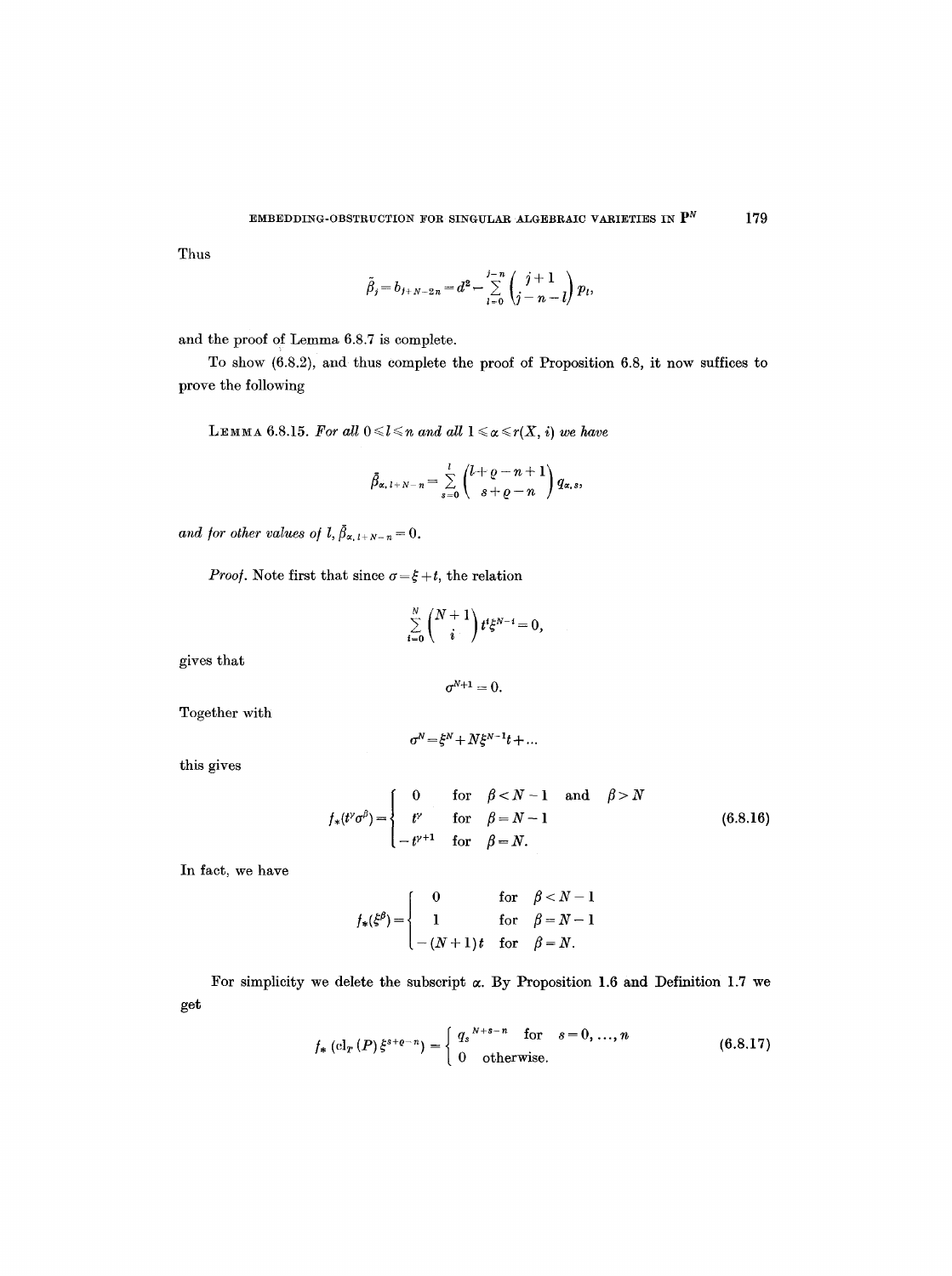Moreover since  $N > \varrho$ , we have

$$
\begin{split} \mathbf{cl}_{\mathbf{T}}\left(P\right)\xi^{s+q-n} &= \left(\sum_{i=N-q}^{N} \tilde{\beta}_{i} t^{i} \sigma^{2N-(q+1)-i}\right) (\sigma-t)^{s+q-n} \\ &= \left(\sum_{i=N-q}^{N} \tilde{\beta}_{i} t^{i} \sigma^{2N-(q+1)-i}\right) \left(\sum_{j=0}^{s+q-n} (-1)^{j} \binom{s+q-n}{j} t^{j} \sigma^{s+q-n-j}\right) \\ &= \sum_{i=N-q}^{N} \sum_{j=0}^{s+q-n} (-1)^{j} \binom{s+q-n}{j} \tilde{\beta}_{i} t^{i+j} \sigma^{2N+s-n-1-(i+j)}. \end{split}
$$

By  $(6.8.16)$  we now have

$$
f_{*}(t^{i+j}\sigma^{2N+s-n-1-(i+j)}) = \begin{cases} t^{N+s-n} & \text{for} \quad i+j=N+s-n \\ -t^{N+s-n} & \text{for} \quad i+j=N+s-n-1 \\ 0 & \text{otherwise.} \end{cases}
$$

Thus

$$
f_{*} (\mathrm{cl}_{T}(P) \xi^{s+\varrho-n}) = t^{N+s-n} \bigg\{ - \sum_{i+j=N+s-n-1} \tilde{\beta}_{i} {s+\varrho-n \choose j} (-1)^{j} + \sum_{i+j=N+s-n} \tilde{\beta}_{i} {s+\varrho-n \choose j} (-1)^{j} \bigg\},
$$

where  $N \ge i \ge N-\varrho$  and  $s+\varrho - n \ge j \ge 0$ . The coefficient is equal to

$$
\sum_{i=N-e}^{N+s-n-1} \tilde{\beta}_{i} {s+\varrho-n \choose N+s-n-1-i} (-1)^{N+s-n-i} + \sum_{i=N-e}^{N+s-n} \tilde{\beta}_{i} {s+\varrho-n \choose N+s-n-i} (-1)^{N+s-n-i}
$$
  
= 
$$
\sum_{i=N-e}^{N+s-n} (-1)^{N+s-n-i} {s+\varrho-n+1 \choose N+s-n-i} \tilde{\beta}_{i}.
$$

Hence we obtain the following system of equations

$$
q_s = \begin{cases} \sum_{i=N-q}^{N+s-n} (-1)^{N+s-n-i} {s+2-n+1 \choose N+s-n-i} \bar{\beta}_i & \text{for } s=0, ..., n \\ 0 & \text{otherwise.} \end{cases}
$$

For simplicity we write

$$
\alpha_l = \bar{\beta}_{l+N-n}.
$$

Then the above system takes the form

$$
q_s = \begin{cases} \sum_{l=n-e}^{s} (-1)^{s-l} {s+e-n+1 \choose s-l} \alpha_l & \text{for} \quad s=0,\ldots,n \\ 0 & \text{otherwise,} \end{cases}
$$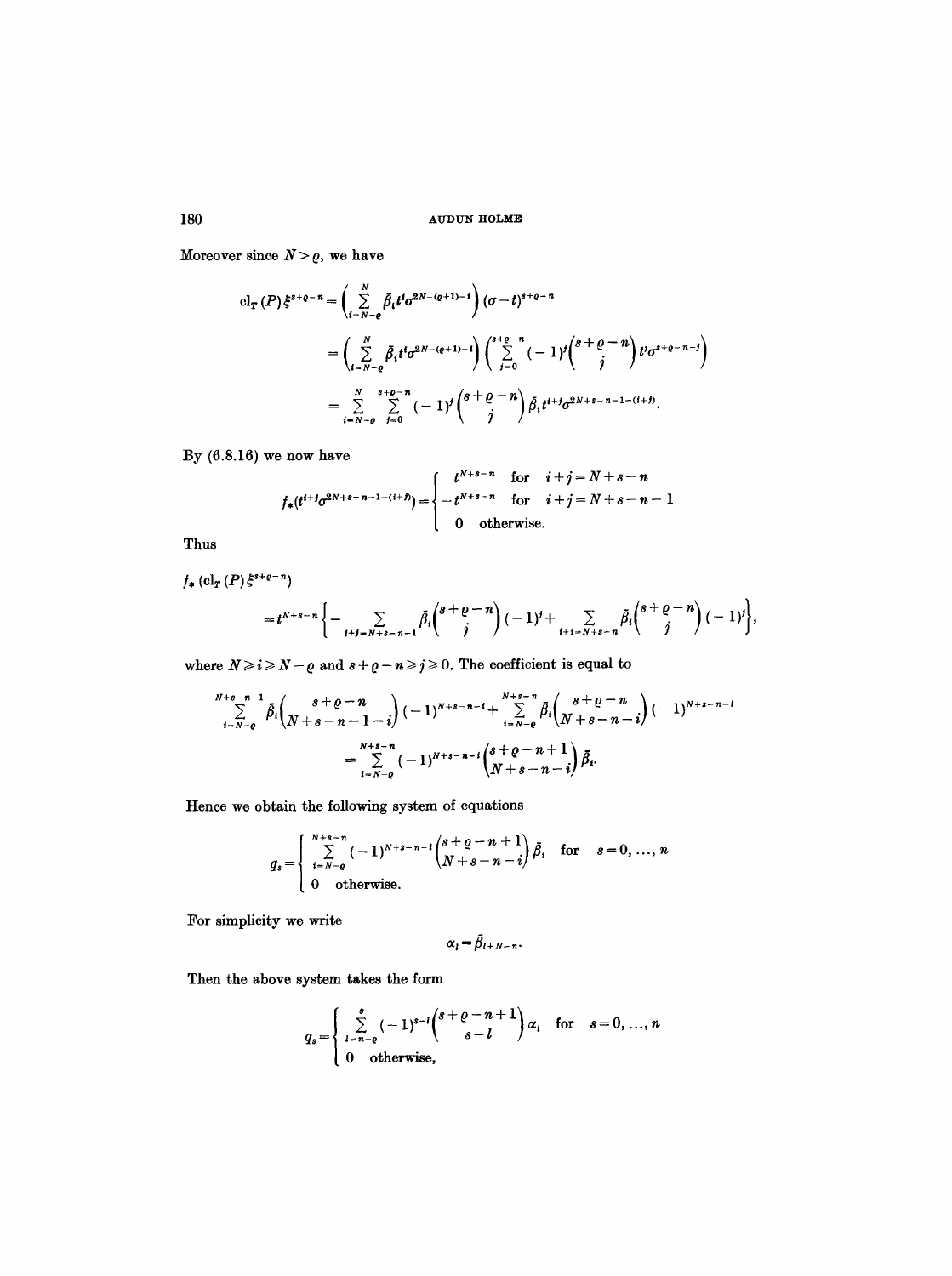i.e.

$$
\begin{Bmatrix} 0 \\ \vdots \\ 0 \\ q_0 \\ \vdots \\ q_n \end{Bmatrix} = \{v_{rs}\} \begin{Bmatrix} \alpha_{n-\varrho} \\ \vdots \\ \alpha_{-1} \\ \alpha_0 \\ \vdots \\ \alpha_n \end{Bmatrix},
$$

where

$$
\nu_{rs} = \begin{cases}\n(-1)^{r-s} \binom{r}{s} & \text{for } 1 \leq s \leq r \leq \varrho + 1 \\
0 & \text{for } 1 \leq r < s \leq \varrho + 1.\n\end{cases}
$$

For  $r > s$  one obtains

$$
\sum_{i=s}^{r}(-1)^{i-s}\binom{i}{s}\binom{r}{i}=\sum_{j=0}^{r-s}(-1)^{j}\binom{s+j}{s}\binom{r}{s+j}=\sum_{j=0}^{r-s}(-1)^{j}\binom{r}{s}\binom{r-s}{j}=0.
$$

This yields

$$
\{v_{rs}\}\cdot\{|v_{rs}|\}=\mathbf{E},
$$

and we find

$$
\left\{\n\begin{array}{c}\n\alpha_{n-\varrho} \\
\vdots \\
\alpha_n\n\end{array}\n\right\} = \left\{\n\begin{array}{c}\n\varrho \\
\downarrow\n\end{array}\n\right\}\n\left\{\n\begin{array}{c}\n0 \\
\vdots \\
0 \\
q_0 \\
\vdots \\
q_n\n\end{array}\n\right\}.
$$

Thus  $\alpha_{n-q} = \ldots = \alpha_{-1} = 0$ , and for  $l \geq 0$ 

$$
\alpha_l = \sum_{i=0}^l \binom{l+\varrho-n+1}{\varrho-n+i} q_i.
$$

This completes the proof of Lemma 6.8.15, hence of Proposition 6.8. Thus the proof of Theorem 6.4 is completed,

# **7.** Aitlne embedding **theorems**

In this section we give an analogous result to Theorem 6.4 in the affine case. Throughout this section,  $\mathbf{A}_{k}^{N}$  is identified with the open subscheme  $D_{+}(X_{0})$  of  $\mathbf{P}_{k}^{N}=\text{Proj }(k[X_{0},...,Y_{0}]$  $X_N$ ]) in the canonical way. The hyperplane at infinity  $V_+(X_0)$  will be denoted by  $H_0$ .

Let Y be an affine variety over k, and  $j: Y \hookrightarrow A_{k}^{N}$  a closed embedding. Let X be the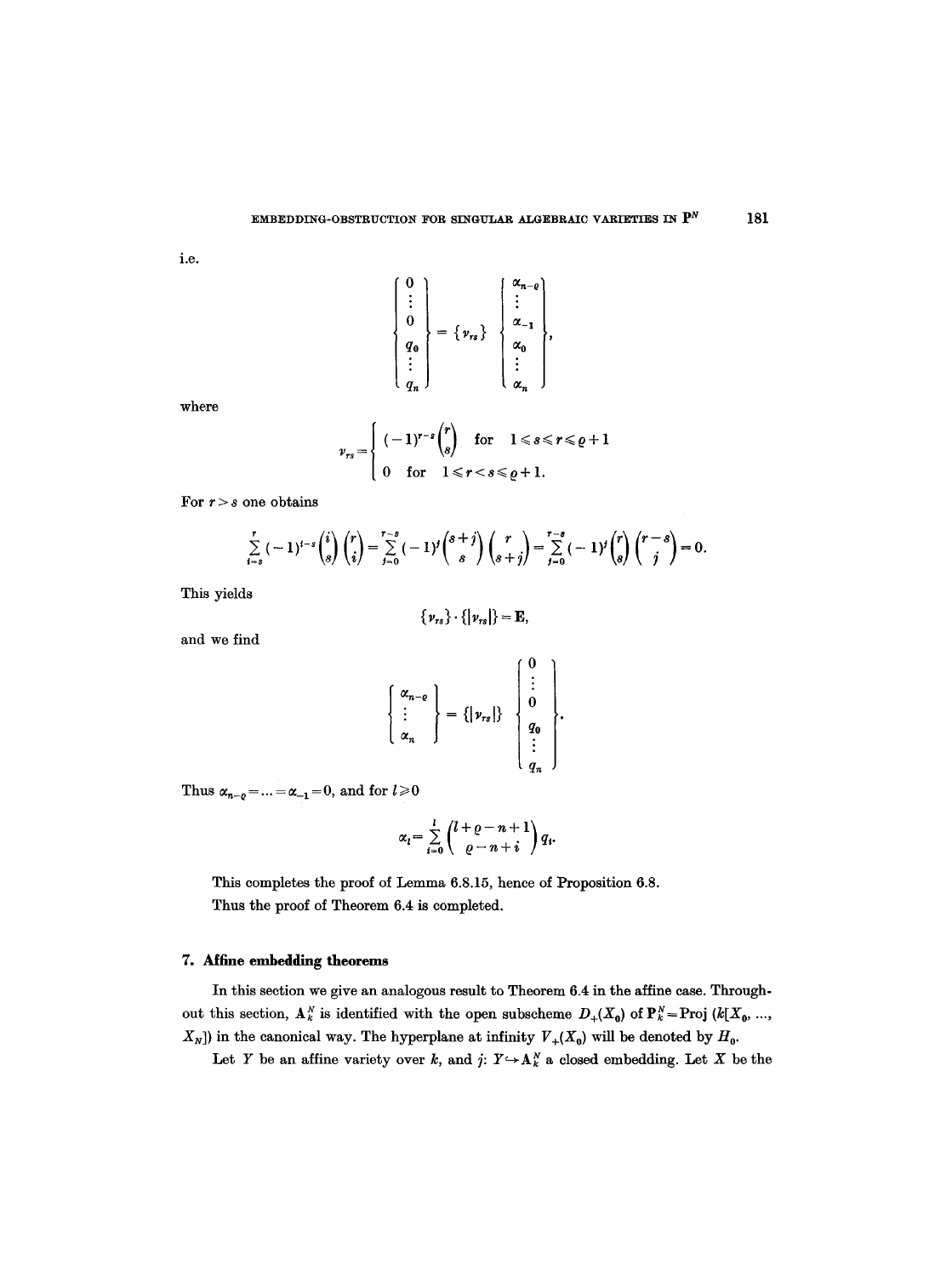projective closure of Y, and i:  $X \rightarrow P_k^N$  the corresponding projective embedding. This notation will be kept troughout this section.

An embedding of Y into  $A_k^m$  is *induced by projection* if there is a morphism  $p: X \to X' \subset \mathbb{P}_{k}^{m} = \text{Proj } (k[Y_0, ..., Y_m])$  induces by a projection from  $\mathbb{P}_{k}^{N}$  with center contained in  $H_0$ , and such that p induces an isomorphism  $p'$ :  $Y \xrightarrow{\sim} X' \cap D_+(Y_0)$ . It should be kept in mind that we thus exclude projections from a point at infinity of Y. In the above situation we also say that Y may be embedded into  $\Lambda_k^m$  via a projection from  $\Lambda_k^N$ .

With the notations of (4.1.1) we now put

$$
\mathrm{Sec}\,(Y,\,i)=\mathrm{pr}_1\,(\pi(\lambda^{-1}(\lambda(Y\times_k Y))))\,,
$$

where as before the image of a subscheme by a morphism is the (closed) scheme-theoretic image.

Moreover, we have a canonical closed embedding

 ${\bf P}(\Omega^1_{Y/k}) \hookrightarrow {\bf P}(\Omega^1_{\mathbf{A}^N_{\alpha}/k}),$ 

and hence an embedding

$$
\mathbf{P}(\Omega^1_{Y/k}) \hookrightarrow \mathbf{P}(\Omega^1_{\mathbf{P}^N/k}).
$$

Let  $\bar{P}(\Omega^1_{Y/k})$  denote the closure of  $P(\Omega^1_{Y/k})$  in  $P(\Omega^1_{P,N/k})$ . Finally put

$$
Zar (Y, i) = pr_1(\pi(\lambda^{-1}(P(\Omega^1_{Y/k}))))
$$
  
Zarsec  $(Y, i) = Zar (Y, i) \cup Sec (Y, i)$ ,

and

$$
S(Y, i) = \pi(\lambda^{-1}(\lambda(Y \times_k Y))),
$$
  

$$
Z(Y, i) = \pi(\lambda^{-1}(\mathbf{P}(\Omega_{Y/k}^1))).
$$

$$
Z(I, v) = \mathcal{U}(\Lambda^{-1}[\mathbf{I}(\mathbf{S}\mathbf{Z}_{Y})])
$$

Before we continue, note the following

PROPOSITION 7.1.  $S(Y, i) = S(X, j)$  and  $Z(Y, i) = \pi(\lambda^{-1}(\overline{P}(\Omega^1_{Y/k}))).$ 

*Proof.* The first part follows since  $\widetilde{Y \times_k Y}$  is an open dense subscheme of  $\widetilde{X \times_k X}$ , the second since  $P(\Omega^1_{Y/k})$  is an open dense subscheme of  $\overline{P}(\Omega^1_{Y/k})$ .

Now put  $p_s(Y, i) = p_s(X, j)$  for all  $s = 0, ..., n = \dim(Y)$ , and define  $q_{\alpha,s}(Y, i)$  by means of  $\bar{P}(\Omega^1_{Y/k})$  in the same way as  $q_{\alpha,s}(X, j)$  is defined by  $P(\Omega^1_{X/k})$ : Let

$$
\mathbf{P}(\Omega^1_{Y/k}) = \overline{P}_1 \cup \ldots \cup \overline{P}_r, \quad r = r(X, i),
$$

and let  $\bar{\varrho}_{\alpha} = \dim (\bar{P}_{\alpha})$ . Then  $\bar{q}_{\alpha,s}$  is defined by

$$
f_{*}(\mathrm{cl}_{T}(\overline{P}_{\alpha})\xi^{\overline{\varrho}_{\alpha}-n+s})=q_{\alpha,s}(Y,i)t^{N-n+s},
$$

for  $s=0, ..., n$ , and all  $1 \leq \alpha \leq r(X, i)$ .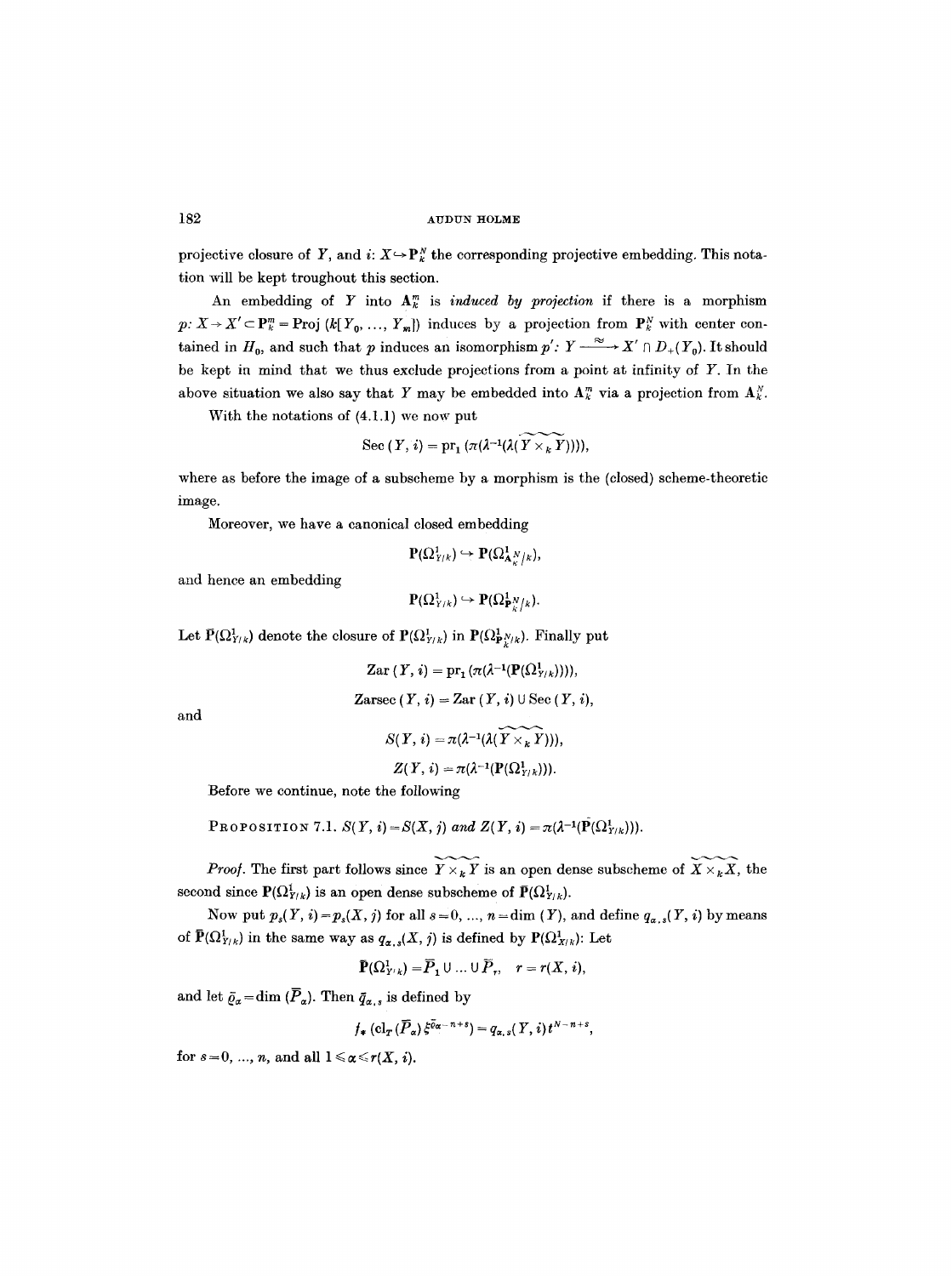By means of the invariants  $p_s$  and  $q_{\alpha,s}$  for the affine, embedded variety i:  $Y \hookrightarrow \mathbf{A}_{\kappa}^N$ , we now proceed to define  $\gamma_i(Y, i)$ ,  $\bar{\gamma}_i(Y, i)$ ,  $\gamma_i(Y, i)$  and  $\Gamma_i(Y, i)$  as in Definition 6.3. One then obtains the following result:

THEOREM 7.2. Let  $m \geq n = \dim(Y)$ . Then Y may be embedded into  $\Lambda_k^m$  via a projection *from*  $\mathbf{A}_{k}^{N}$  *if and only if*  $\Gamma_{m}(Y, i) = 0$ .

*Proof.* As with Theorem 6.4, the proof rests on the following

THEOREM 7.3. *Y may be embedded into*  $A^m_k$  *via a projection from*  $A^N_k$  *if and only if* dim (Zarsec  $(Y, i)$ )  $\leq m$ .

First note that Theorem 7.3 implies Theorem 7.2. In fact, this follows in exactly the same way as we show that Theorem 6.5 implies Theorem 6.4.

In order to prove Theorem 7.3, recall first that to give an embedding of  $Y$  into  $A_{k}^{m}$  induced by a projection amounts to giving a morphism

$$
p: X \to X' \subset \mathbf{P}_k^m = \text{Proj } (k[Y_0, ..., Y_m]),
$$

induced by a projection from  $\mathbf{P}_k^N$  with center contained in  $H_0$ , and such that p induces an isomorphism

$$
p': Y \cong X' \cap D_+(Y_0).
$$

If  $r = N-m-1$ , then the projection with center  $P^r \subset H_0$  has the property above if and only if  $P<sup>r</sup>$  does not meet any secant line of Y and does not meet any Zariski tangent space of Y in  $\mathbf{P}_{k}^{N}$ . Indeed, the proof of this is very similar to that of Theorem 6.5 and will therefore not be repeated here.

Thus  $P<sup>r</sup>$  has the required property if and only if it does not meet the closure of the union of all the secant lines of Y and the closure of the union of all Zariski tangent spaces of Y in  $P_k^N$ . Now note the

LEMMA 7.3.1. Sec  $(Y, i)$  is the closure of the union of all secant lines of Y in  $\mathbb{P}_k^N$ , and Zar  $(Y, i)$  is the closure of the union of all Zariski tangent spaces of Y in  $\mathbf{P}_k^N$ .

*Proof.* The same proof as that of Proposition 4.2 and Proposition 5.3.

To complete the proof of the theorem, we observe that

$$
\dim Z \text{arsec } (X) \cap H_0 = \dim Z \text{arsec } (X) - 1. \tag{7.3.2}
$$

Indeed, this follows since no irreducible component of Zarsec  $(X)$  is contained in  $H_0$ : This is clear for Sec  $(X)$ . Let Z be an irreducible component of Zar  $(X)$ , we want to show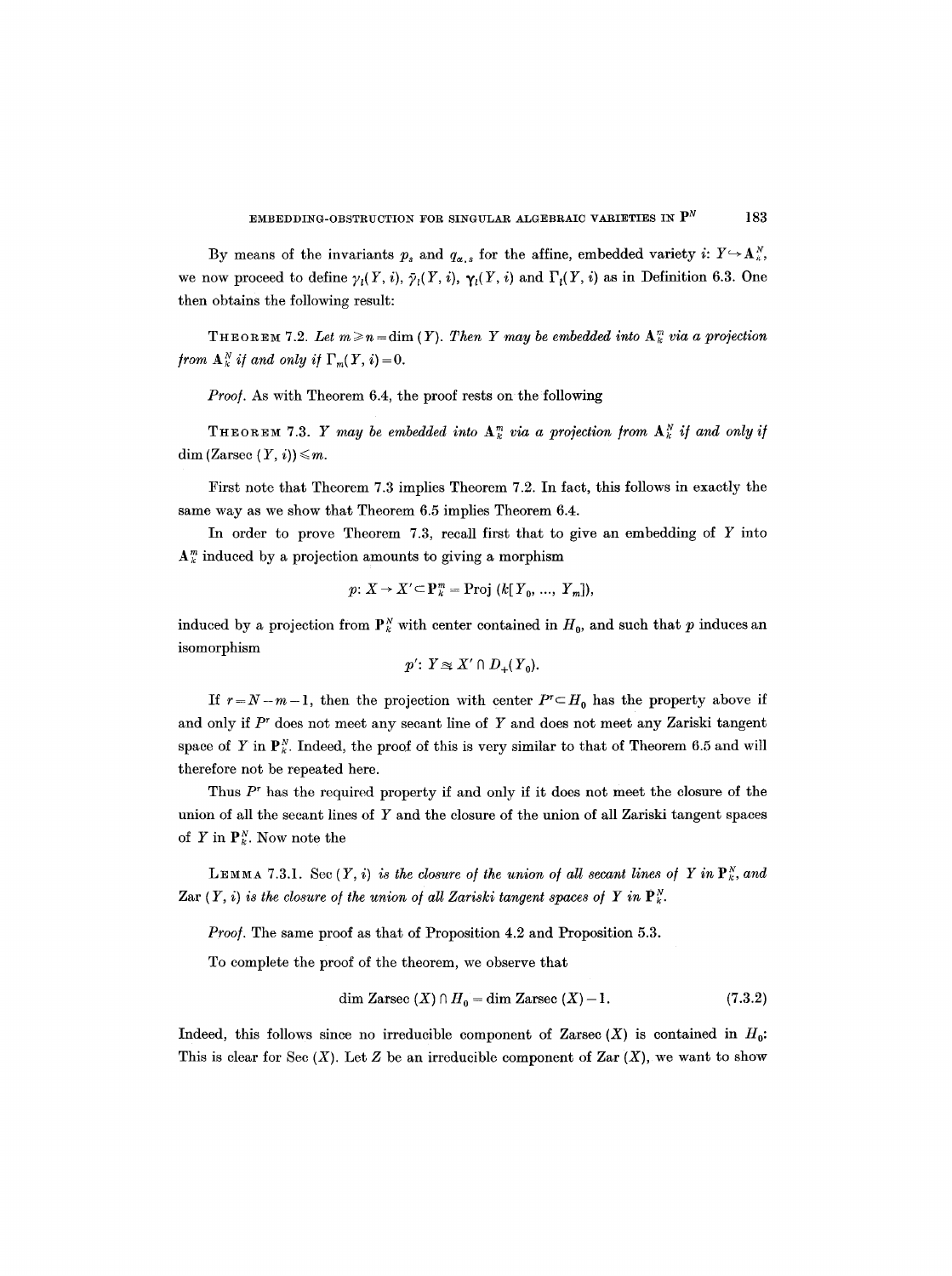$Z\oplus H_0$ . Assume the converse, and let  $\Lambda$  be an irreducible component of  $\lambda^{-1}(\mathbf{P}(\Omega_{Y/k}^1))$  which is mapped onto Z. Put  $P = \lambda(\Lambda)$ . Then P is irreducible, hence so is  $\lambda^{-1}(P)$ , and we conclude that  $\Lambda = \lambda^{-1}(P)$ . Further, let  $X' = f(P)$ . Then X' is an irreducible subset of X and X'  $\cap$  Y  $\neq \emptyset$ , since otherwise one would have

$$
P \subseteq \overline{\mathbf{P}}(\Omega^1_{Y/k}) - \mathbf{P}(\Omega^1_{Y/k}),
$$

which is impossible since P is an irreducible component of  $\mathbb{P}(\Omega^1_{Y/k})$ . Now let U be a nonempty open subset of X' which does not contain the images of the generic points of  $\mathbf{P}(\Omega^1_{Y/k})$ , except of course for the image of the generic point of P. We may assume that  $U \subseteq Y$ . Now if  $\hat{f}: \overline{\mathbf{P}}(\Omega^1_{Y/k}) \to X$  is the morphism induced by  $f$ , then

$$
\mathrm{pr}_1 \left( \pi(\lambda^{-1}(\tilde{f}^{-1}(U))) \right)
$$

is the union of all Zariski tangent spaces of  $X$  at points from  $U$ . On the other hand,

$$
\mathrm{pr}_1(\pi(\lambda^{-1}(\tilde{f}^{-1}(U)))) \subseteq \mathrm{pr}_1(\pi(\lambda^{-1}(P))) = \mathrm{pr}_1(\pi(\Lambda)) = Z.
$$

In particular this gives  $U \subseteq H_0$ , a contradiction.

This completes the proof of (7.3.2), and hence of Theorem 7.3.

Theorem 7.2 immediately implies the following affine analogue of Lluis' embedding theorem (see R. G. Swan [21], Theorem 2.1 as well as the remark on page 31):

THEOREM 7.4. *With notation as before, Y can be embedded into*  $A_k^m$ , *where*  $\bar{\rho} =$ dim  $(\mathbf{P}(\Omega^1_{Y/k}))$  and

 $m \geqslant \max\{2n+1, \bar{\rho}\}.$ 

*Remark* 7.4.1. Since Y is an affine variety,

$$
\bar{\varrho}\leqslant z+n-1,
$$

where  $z$  is the maximum of the dimensions of the Zariski tangent spaces of  $Y$ .

#### **Relerences**

- [1]. ALTMAN, A. B. & KLEIMAN, S. L., Joins of schemes. To appear.
- [2]. BAUM, P., FULTON, W. & MACPHERSON, R., Riemann-Roch for singular varieties. To appear.
- [3]. GROTHENDIECK, A. (with the colloboration of Dieudonné, J.), *Éléments de géométrie* algébrique. Chapter I-IV. Publications Mathématiques, Institut des Hautes Études Scientifiques, **4, 8, 11,** 17, 20, 24, **28, 32.** Paris 1960-1967. (Referred to as EGA.)
- [4]. HARTSHORNE, R., Varieties of small codimension in projective space. (An expanded version of talk presented to the summer meeting of the A.M.S. Missoula, August 1973.) *Bull. Amer. Math. Soc.,* 80 (1974), 1017-1032.